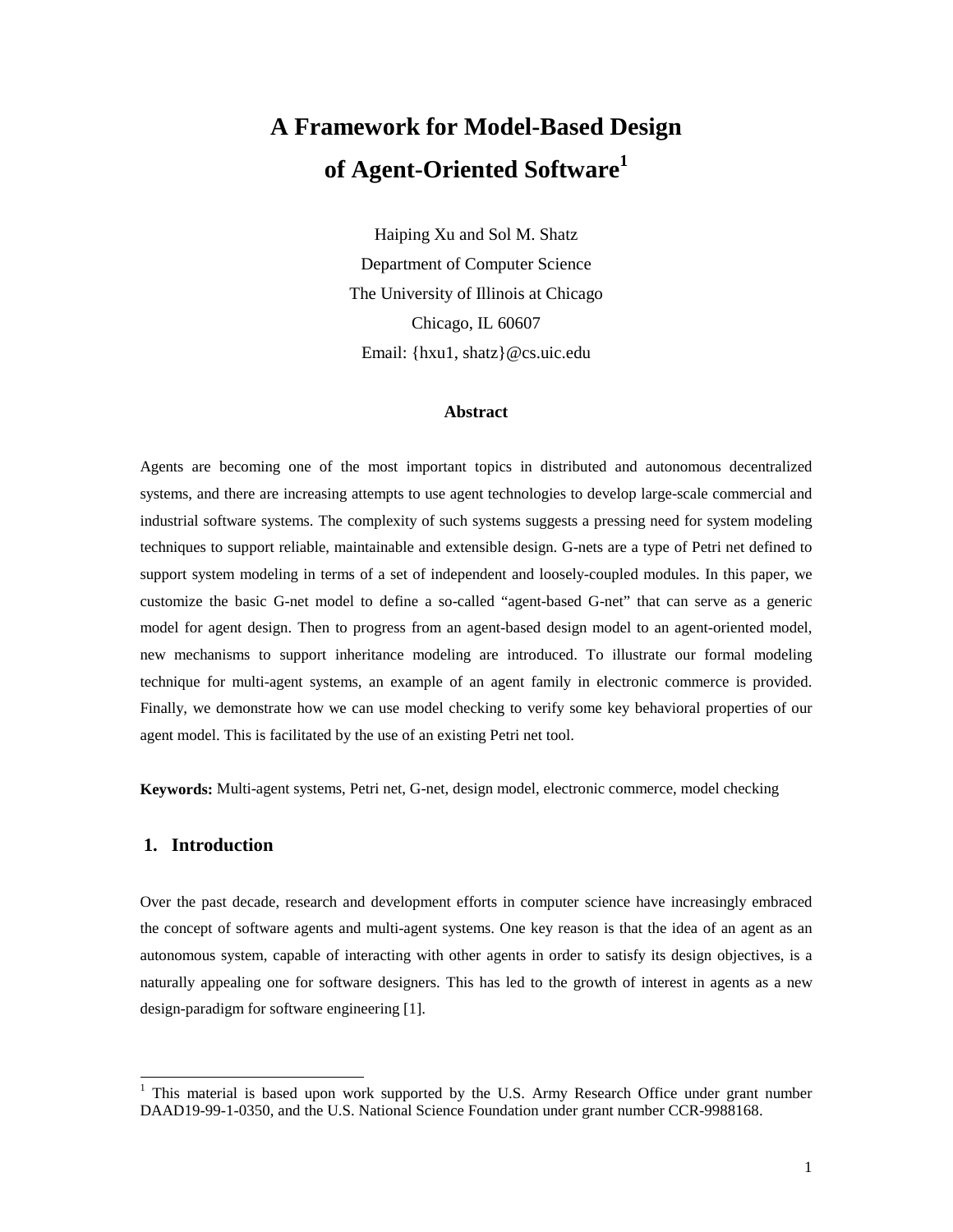Applications that can most directly benefit from an agent-oriented design are typically structured as multiagent systems (MAS), which are usually defined as a concurrent system based on the notion of autonomous, reactive and internally-motivated agents in a decentralized environment [2]. One example of such an application is intelligent team training environments [3]. Many of the technologies supporting multi-agent systems stem from distributed artificial intelligence (DAI) research [4]. The increasing interest in MAS research is due to the significant advantages inherent in such systems, including their ability to solve problems that may be too large for a centralized single agent, to provide enhanced speed and reliability, and to tolerate uncertain data and knowledge [4].

Although there are many efforts aimed at developing multi-agent systems, there is sparse research on formal specification and design of such systems [5][6]. As multi-agent technology begins to emerge as a viable solution for large-scale applications, there is an increasing need to ensure that the systems being developed are robust, reliable and fit for purpose [7]. Previous work on formal modeling agent systems includes: (1) using formal languages, such as Z, to provide a framework for describing the agent architecture at different levels of abstractions [8]; (2) using temporal logics and multi-modal logics to represent individual agent behaviors where the representations can be executed directly, e.g., Fisher's work on Concurrent METATEM [9], and (3) designing formal languages, such as DESIRE and SLABS, for specifying agent-based systems [10][11]. Although these formalisms are claimed to be agent specifications, they are not oriented for software engineering in terms of providing a modeling notation that directly supports software development. For instance, as stated in paper [12], formalisms such as temporal logics and multi-modal logics are often abstract and quite distant from agents that have actually been implemented. There are previous efforts to narrow the gap between agent formal models and agent-based practical systems, e.g., to use formal approaches for prototyping and simulation of multi-agent systems [13]; however, it is still hard to apply these formal methods directly to agent implementation. In contrast, our approach is explicitly oriented for specifying and defining the design architecture of multi-agent software systems. Also, unlike most previous work, our approach exploits the principle of "separation of concerns" in an agent-oriented design, similar to the basic idea proposed for some distributed object architectures that define a meta agent (on top of a base-level object) to handle non-functional requirements [14]. Specifically, we separate the traditional object-oriented features and reasoning mechanisms in our agent-oriented software model, and we discuss how reuse can be achieved in terms of functional units in agent-oriented design. While some have advocated that inheritance has limited value in conceptual models of agent behavior [15], we illustrate a useful role for inheritance in our agent-oriented models. Our agentbased model is derived from the general agent model given in [16], and the extensions that create an agentoriented model are derived from the framework presented in [17]. At the heart of our approach is the use of a model that is rooted in the Petri net formalism [18]. As such, this work is complementary to other research efforts that use Petri nets to model the mental states of agents as part of an architecture for multiagent simulation [19].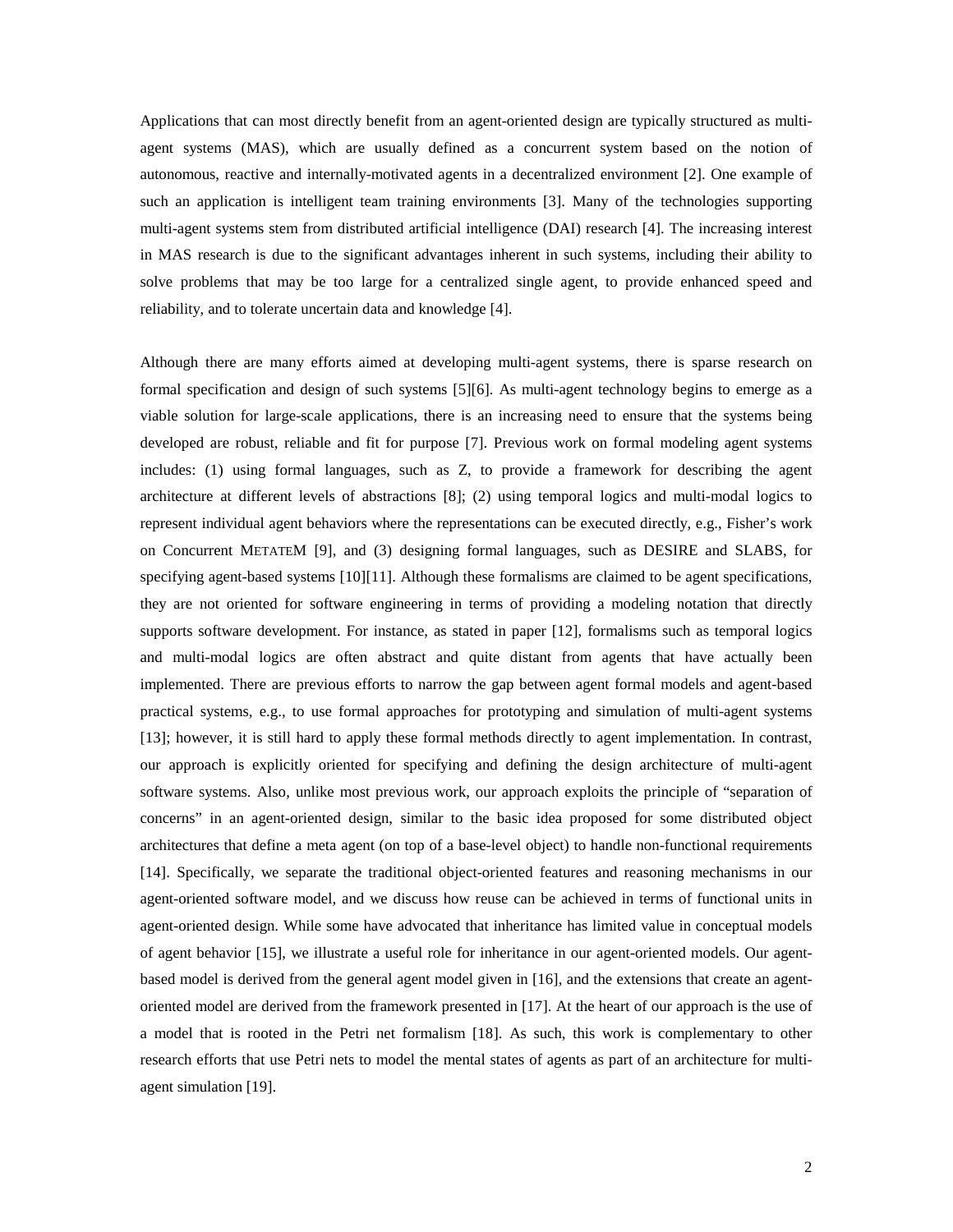The rest of this paper is organized as follows. Section 2 begins with a brief introduction to the standard Gnet model, an object-based Petri net notation. It then presents the general structure of the proposed agentbased G-net model based on BDI models [20], and discusses how inheritance modeling can be integrated into agent-based G-net models. Section 3 provides an example agent family in electronic commerce to illustrate our approach to agent design and inheritance modeling. Section 4 verifies some behavioral properties of our agent model by using Petri net theory and an existing Petri net tool. Finally, Section 5 provides a brief conclusion and mentions future work.

# **2. An Agent-Oriented Model**

#### **2.1 The Standard G-Net Model**

A widely accepted software engineering principle is that a system should be composed of a set of independent modules, where each module hides the internal details of its processing activities and modules communicate through well-defined interfaces. The G-net model provides strong support for this principle [21][22]. G-nets are an object-based extension of Petri nets, which is a graphically defined model for concurrent systems. Petri nets have the strength of being visually appealing, while also being theoretically mature and supported by robust tools. We assume that the reader has a basic understanding of Petri nets [18]. But, as a general reminder, we note that Petri nets include three basic entities: place nodes (represented graphically by circles), transition nodes (represented graphically by solid bars), and directed arcs that can connect places to transitions or transitions to places. Furthermore, places can contain markers, called tokens, and tokens may move between place nodes by the "firing" of the associated transitions. The state of a Petri net refers to the distribution of tokens to place nodes at any particular point in time (this is sometimes called the marking of the net). We now proceed to discuss the basics of standard G-net models.

A G-net system is composed of a number of G-nets, each of them representing a self-contained module or object. A G-net is composed of two parts: a special place called *Generic Switch Place (GSP)* and an *Internal Structure (IS)*. The *GSP* provides the abstraction of the module, and serves as the only interface between the G-net and other modules. The *IS*, a modified Petri net, represents the design of the module. An example of G-nets is shown in Figure 1. Here the G-net models represent two objects – a *Buyer* and a *Seller*. The generic switch places are represented by *GSP(Buyer)* and *GSP(Seller)* enclosed by ellipses, and the internal structures of these models are represented by round-cornered rectangles that contain four methods: *buyGoods()*, *askPrice()*, *returnPrice()* and *sellGoods()*. The functionality of these methods are defined as follows: *buyGoods()* invokes the method *sellGoods()* defined in G-net *Seller* to buy some goods; *askPrice()* invokes the method *returnPrice()* defined in G-net *Seller* to get the price of some goods*; returnPrice()* is defined in G-net *Seller* to calculate the latest price for some goods and *sellGoods()* is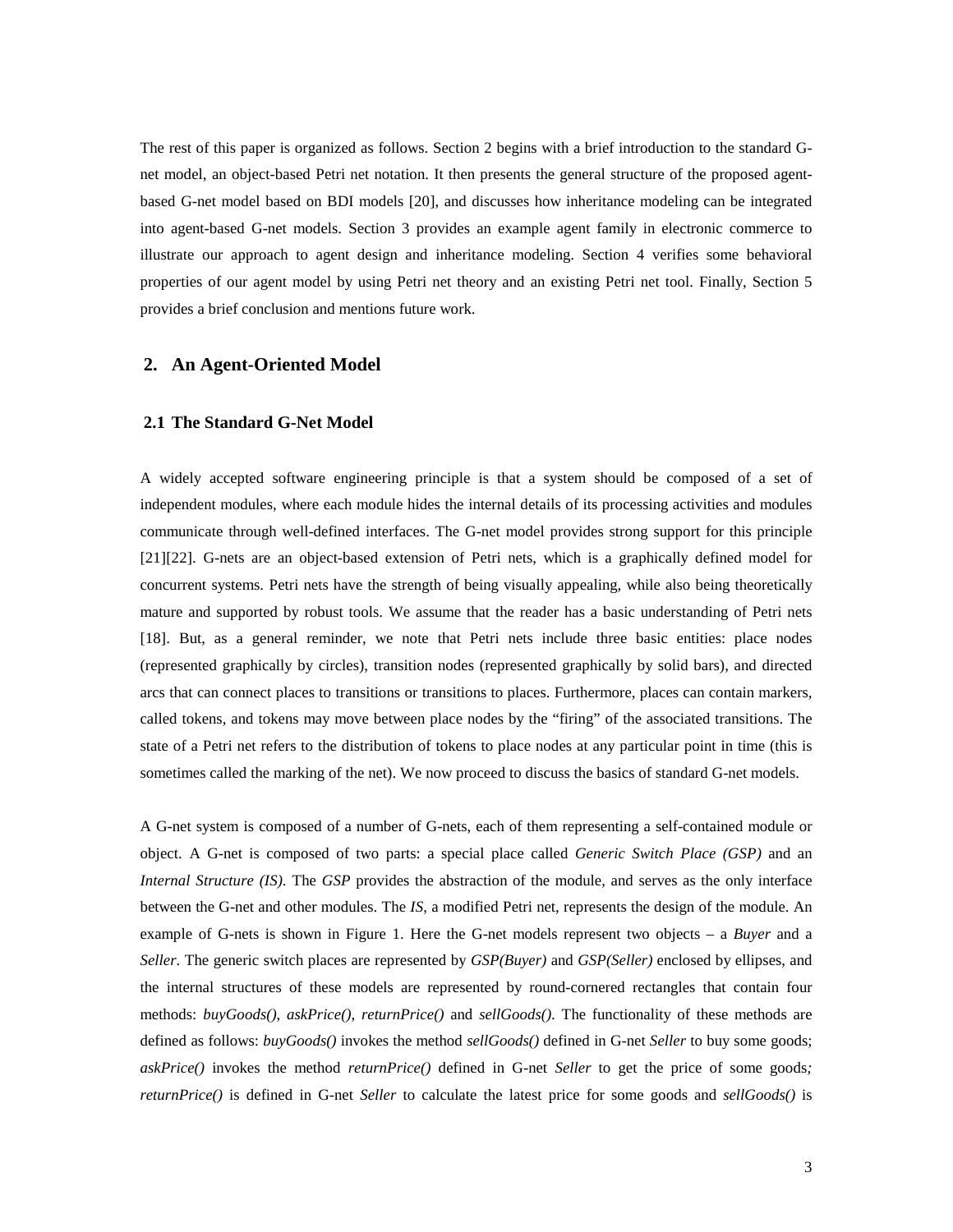defined in G-net *Seller* to wait for the payment, ship the goods and generate the invoice. A *GSP* of a G-net *G* contains a set of methods *G.MS* specifying the services or interfaces provided by the module, and a set of attributes, *G.AS*, which are state variables. In *G.IS*, the internal structure of G-net *G*, Petri net places represent primitives, while transitions, together with arcs, represent connections or relations among those primitives. The primitives may define local actions or method calls. Method calls are represented by special places called *Instantiated Switch Places (ISP)*. A primitive becomes *enabled* if it receives a token, and an enabled primitive can be executed. Given a G-net *G*, an *ISP* of *G* is a 2-tuple *(G'.Nid, mtd)*, where *G'* could be the same G-net *G* or some other G-net, *Nid* is a unique identifier of G-net *G'*, and  $mtd \in G'$ . *MS*. Each *ISP(G'.Nid, mtd)* denotes a method call *mtd()* to G-net *G'*. An example *ISP* (denoted as an ellipsis in Figure 1) is shown in the method *askPrice()* defined in G-net *Buyer*, where the method *askPrice()* makes a method call *returnPrice()* to the G-net *Seller* to query about the price for some goods. Note that we have highlighted this call in Figure 1 by the dashed-arc, but such an arc is not actually a part of the static structure of G-net models. In addition, we have omitted all function parameters for simplicity.



Figure 1. G-net model of buyer and seller objects

From the above description, we can see that a G-net model essentially represents a module or an object rather than an abstraction of a set of similar objects. In a recent paper [23], we defined an approach to extend the G-net model to support class modeling. The idea of this extension is to generate a unique object identifier, *G.Oid*, and initialize the state variables when a G-net object is instantiated from a G-net *G*. An *ISP* method invocation is no longer represented as the 2-tuple *(G'.Nid, mtd)*, instead it is the 2-tuple *(G'.Oid, mtd)*, where different object identifiers could be associated with the same G-net class model.

The token movement in a G-net object is similar to that of original G-nets [21]. A token *tkn* is a triple *(seq, sc, mtd)*, where *seq* is the propagation sequence of the token,  $sc \in \{ \text{before}, \text{after} \}$  is the status color of the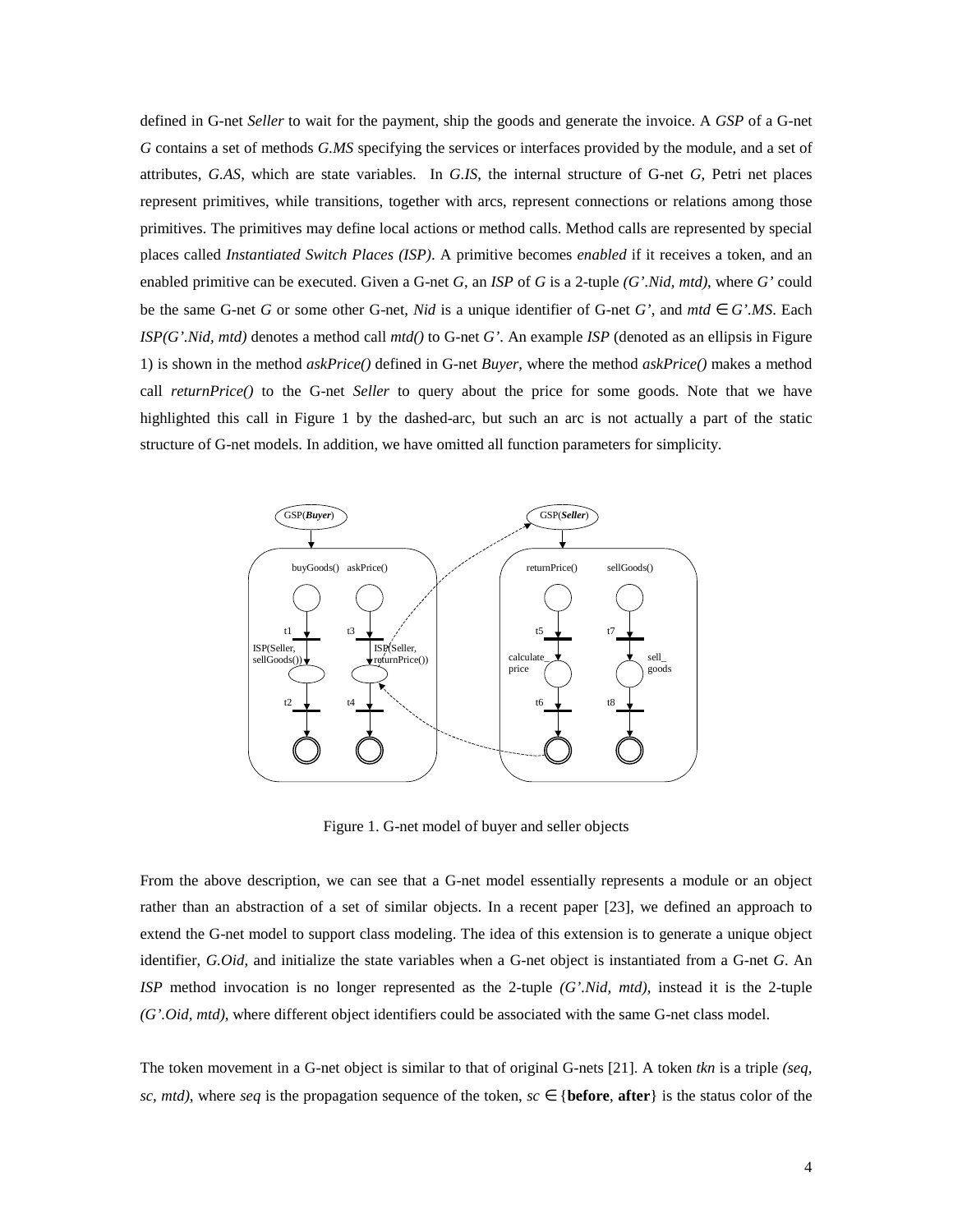token and *mtd* is a triple *(mtd\_name, para\_list, result)*. For ordinary places, tokens are removed from input places and deposited into output places by firing transitions. However, for the special *ISP* places, the output transitions do not fire in the usual way. Recall that marking an *ISP* place corresponds to making a method call. So, whenever a method call is made to a G-net object, the token deposited in the *ISP* has the status of **before**. This prevents the enabling of associated output transitions. Instead the token is "processed" (by attaching information for the method call), and then removed from the *ISP*. Then an identical token is deposited into the *GSP* of the called G-net object. So, for example, in Figure 1, when the *Buyer* object calls the *returnPrice()* method of the *Seller* object, the token in place *ISP(Seller, returnPrice())* is removed and a token is deposited into the *GSP* place *GSP(Seller)*. Through the *GSP* of the called G-net object, the token is then dispatched into an *entry* place of the appropriate called method, for the token contains the information to identify the called method. During "execution" of the method, the token will reach a *return* place (denoted by double circles) with the result attached to the token. As soon as this happens, the token will return to the *ISP* of the caller, and have the status changed from **before** to **after**. The information related to this completed method call is then detached. At this time, output transitions (e.g., *t4* in Figure 1) can become enabled and fire.

We call a G-net model that supports class modeling a *standard* G-net model. Notice that the example we provide in Figure 1 follows the *Client-Server* paradigm, in which a *Seller* object works as a server and a *Buyer* object is a client. Further details about G-net models can be found in references [21][22][23].

# **2.2 An Architecture for Agent-Based Modeling**

Although the standard G-net model works well in object-based design, it is not sufficient in agent-based design for the following reasons. First, agents that form a multi-agent system may be developed independently by different vendors, and those agents may be widely distributed across large-scale networks such as the Internet. To make it possible for those agents to communicate with each other, it is desirable for them to have a common communication language and to follow common protocols. However the standard G-net model does not directly support protocol-based language communication between agents. Second, the underlying agent communication model is usually asynchronous, and an agent may decide whether to perform actions requested by some other agents. The standard G-net model does not directly support asynchronous message passing and decision-making, but only supports synchronous method invocations in the form of *ISP* places. Third, agents are commonly designed to determine their behavior based on individual goals, their knowledge and the environment. They may autonomously and spontaneously initiate internal or external behavior at any time. The standard G-net models can only directly support a predefined flow of control.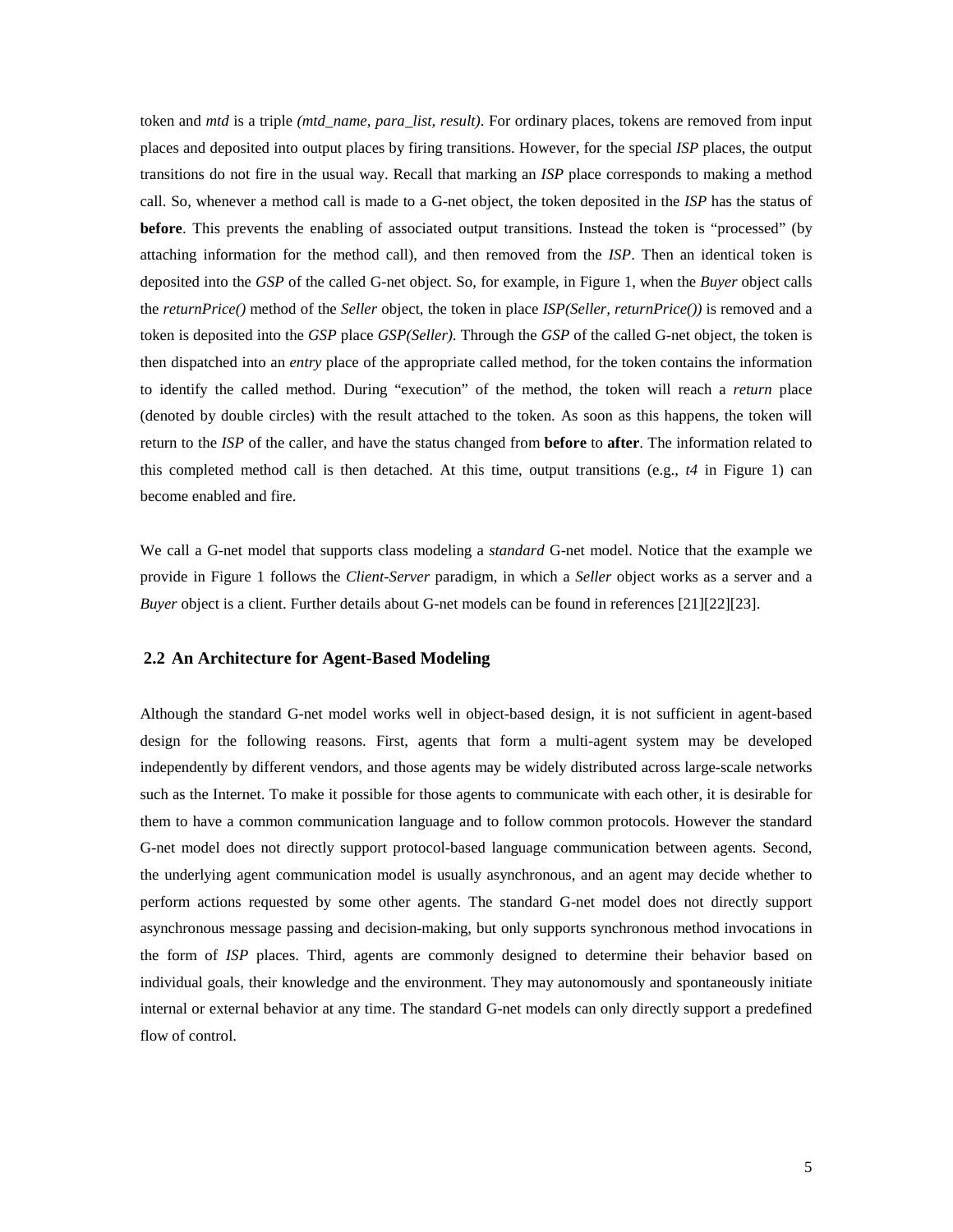To support agent-based design, we need to extend a G-net to support modeling an agent class<sup>2</sup>. The basic idea is similar to extending a G-net to support class modeling for object-based design [23]. When we instantiate an agent-based G-net (an agent class model) *G*, an agent identifier *G.Aid* is generated and the mental state of the resulting agent object (an active object [7]) is initialized. In addition, at the class level, five special modules are introduced to make an agent autonomous and internally-motivated. They are the *Goal* module, the *Plan* module, the *Knowledge-base* module, the *Environment* module and the *Planner* module. Note that the *Goal*, *Plan* and *Knowledge-base* module are based on the BDI agent model proposed by Kinny and his colleagues [20].

The template for an agent-based G-net model is shown in Figure 2. We describe each of the additional modules as follows. A *Goal* module is an abstraction of a goal model [20], which describes the goals that an agent may possibly adopt, and the events to which it can respond. It consists of a goal set which specifies the goal domain and one or more goal states. A *Plan* module is an abstraction of a plan model [20] that consists of a set of plans, known as a plan set. A plan may be intended or committed, and only committed plans will be achieved. A *Knowledge-base* module is an abstraction of a belief model [20], which describes the information about the environment and internal state that an agent of that class may hold. The possible beliefs of an agent are described by a belief set. An *Environment* module is an abstract model of the environment, i.e., the model of the outside world of an agent. The *Environment* module only models elements in the outside world that are of interest to the agent and that can be sensed by the agent.

In the *Planner* module, committed plans are achieved, and the *Goal*, *Plan* and *Knowledge-base* modules of an agent are updated after the processing of each communicative act that defines the type and the content of a message [24][25], or if the environment changes. Thus, the *Planner* module can be viewed as the heart of an agent that may decide to ignore an incoming message, to start a new conversation, or to continue with the current conversation.

The *internal structure (IS)* of an agent-based G-net consists of three sections: *incoming message*, *outgoing message*, and *private utility*. The *incoming/outgoing message* section defines a set of *Message Processing Units (MPU)*, which corresponds to a subset of communicative acts. Each *MPU*, labeled as *action\_i* in Figure 2, is used to process incoming/outgoing messages, and may use *ISP*-type modeling for calls to methods defined in its *private utility* section. Unlike with the methods defined in a standard G-net model, the private utility functions or methods defined in the *private utility* section can only be called by the agent itself.

 $\overline{a}$ 

 $2$  We view the abstract of a set of similar agents as an agent class, and we call an instance of an agent class an agent or an agent object.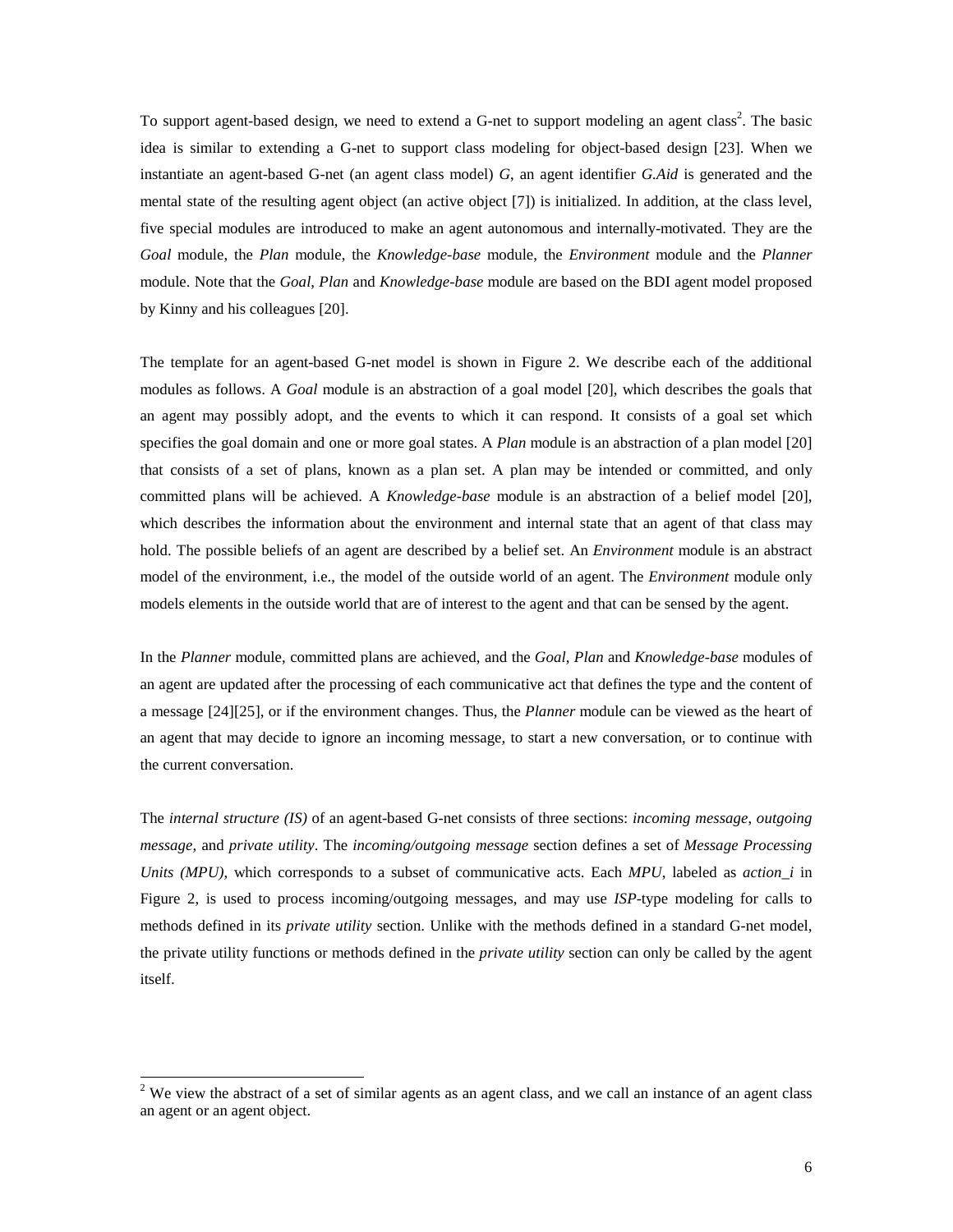

*Notes: G'.Aid = mTkn.body.msg.receiver as defined later in this section*

Figure 2. A generic agent-based G-net model

Although both objects (passive objects) and agents use message-passing to communicate with each other, message-passing for objects is a unique form of method invocation, while agents distinguish different types of messages and model these messages frequently as speech-acts and use complex protocols to negotiate [7]. In particular, these messages must satisfy the format of the standardized communicative (speech) acts, e.g., the format of the communicative acts defined in the FIPA agent communication language, or KQML [24][25][26]. Note that in Figure 2, each named *MPU action i* refers to a communicative act, thus our agent-based model supports an agent communication interface. In addition, agents analyze these messages and can decide whether to execute the requested action. As we stated before, agent communications are typically based on asynchronous message passing. Since asynchronous message passing is more fundamental than synchronous message passing, it is useful for us to introduce a new mechanism, called *Message-passing Switch Place (MSP)*, to directly support asynchronous message passing. When a token reaches an *MSP* (we represent it as an ellipsis in Figure 2), the token is removed and deposited into the *GSP* of the called agent. But, unlike with the standard G-net *ISP* mechanism, the calling agent does not wait for the token to return before it can continue to execute its next step. Since we usually do not think of agents as invoking methods of one-another, but rather as requesting actions to be performed [27], in our agent-based model, we restrict the usage of *ISP* mechanisms, so they are only used to refer to an agent itself. Thus, in our models, one agent may not directly invoke a method defined in another agent. All communications between agents must be carried out through asynchronous message passing as provided by the *MSP* mechanism.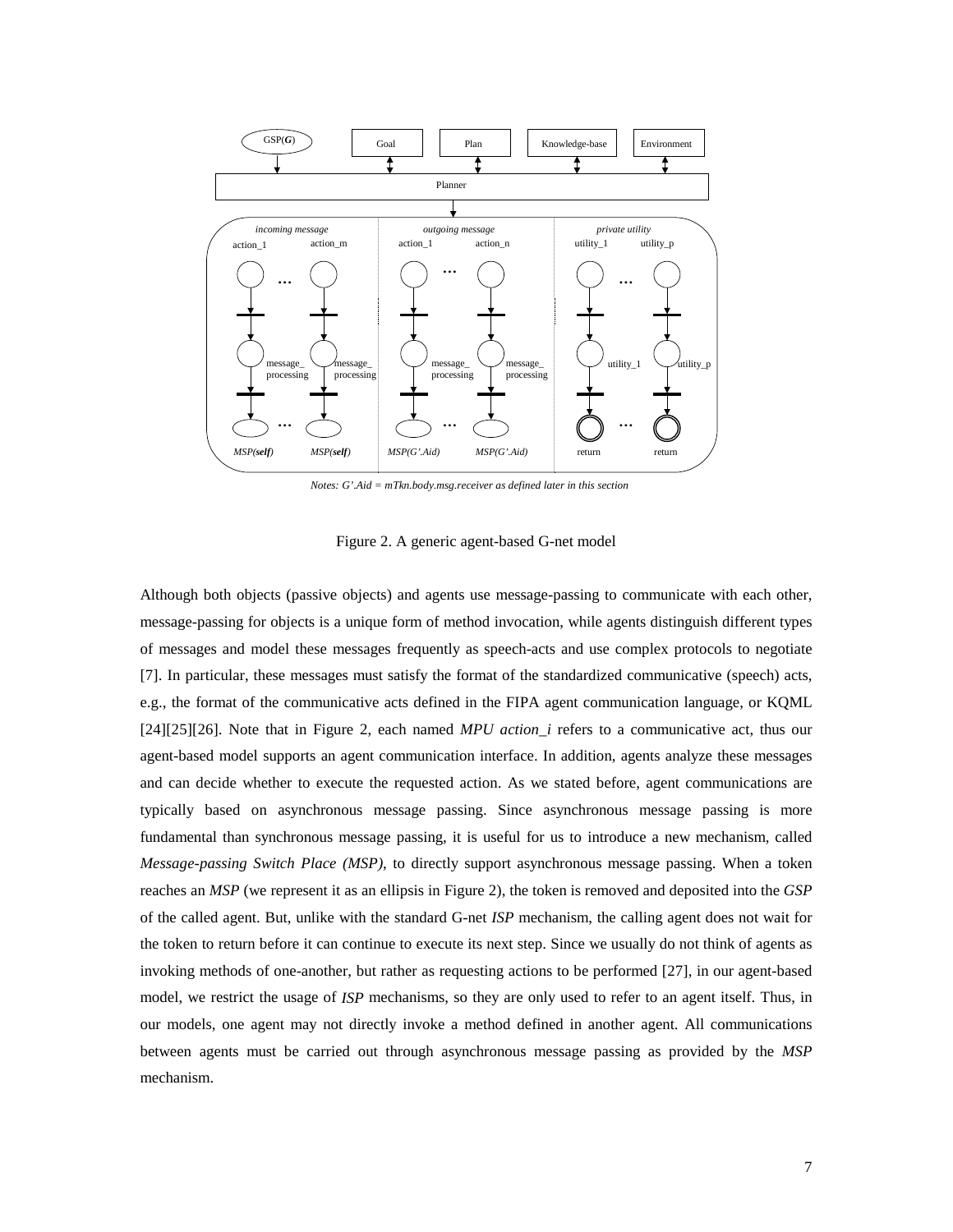A template of the *Planner* module is shown in Figure 3 3 . The modules *Goal*, *Plan*, *Knowledge-base* and *Environment* are represented as four special places (denoted by double ellipses in Figure 3), each of which contains a token that represents a set of goals, a set of plans, a set of beliefs and a model of the environment, respectively. These four modules connect with the *Planner* module through abstract transitions, denoted by shaded rectangles in Figure 3 (e.g., the abstract transition *make\_decision*). Abstract transitions represent abstract units of decision-making or mental-state-updating. At a more detailed level of design, abstract transitions would be refined into sub-nets; however how to make decisions and how to update an agent's mental state is beyond the scope of this paper, and will be considered in our future work. In the *Planner* module, there is a unit called *autonomous unit* that makes an agent autonomous and internally-motivated. An *autonomous unit* contains a sensor (represented as an abstract transition), which may fire whenever the pre-conditions of some committed plan are satisfied or when new events are captured from the environment. If the abstract transition *sensor* fires, based on an agent's current mental state (goal, plan and knowledge-base), the autonomous unit will then decide whether to start a conversation or to simply update its mental state. This is done by firing either the transition *start\_a\_conversation* or the transition *automatic\_update* after executing any necessary actions associated with place *new\_action*.



Figure 3. A template for the planner module (initial design)

 $\overline{a}$ 

 $3$  Actually, this module purposely contains a somewhat subtle design error that is used to demonstrate the value of automated verification in section 4.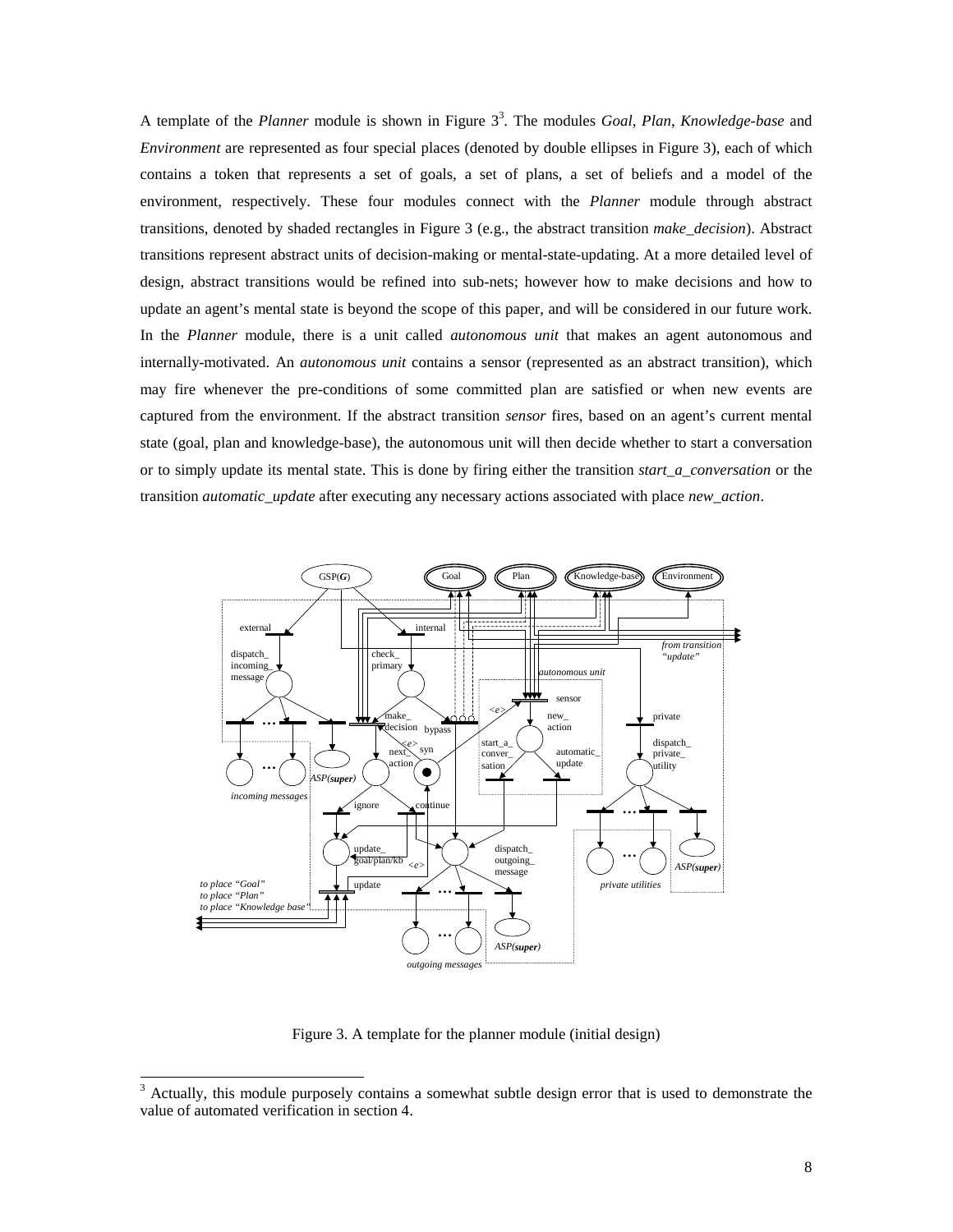Note that the *Planner* module is both goal-driven and event-driven because the transition *sensor* may fire when any committed plan is ready to be achieved or any new event happens. In addition, the *Planner* module is also message-triggered because certain actions may initiate whenever a message arrives (either from some other agent or from the agent itself). A message is represented as a message token with a tag of **internal**/**external**/**private**. A message token with a tag of **internal** represents a message forwarded by an agent to itself with the *MSP* mechanism, or a newly generated outgoing message before sending to some other agent; while a message token with a tag of **external** is an incoming message which comes from some other agent. In either case, the message token with the tag of **internal**/**external** should not be involved in an invocation of a method call. In contrast, a message token with a tag of **private** indicates that the token is currently involved in an invocation of some method call. When an incoming message/method arrives, with a tag of **external**/**private** in its corresponding token, it will be dispatched to the appropriate *MPU/method* defined in the internal structure of the agent. If it is a method invocation, the method defined in the *private utility* section of the internal structure will be executed, and after the execution, the token will return to the calling unit, i.e., an *ISP* of the calling agent. However, if it is an incoming message, the message will be first processed by a *MPU* defined in the *incoming message* section in the internal structure of the agent. Then the tag of the token will be changed from **external** to **internal** before it is transferred back to the *GSP* of the receiver agent by using *MSP(self)*. Note that we have extended G-nets to allow the use of the keyword **self** to refer to the agent object itself. Upon the arrival of a token tagged as **internal** in a *GSP*, the transition *internal* may fire, followed by the firing of the abstract transition *make\_decision*. Note that at this point of time, there would exist tokens in those special places *Goal*, *Plan* and *Knowledge-base*, so the transition *bypass* is disabled (due to the "inhibitor arc"<sup>4</sup>) and may not fire (the purpose of the transition *bypass* is for inheritance modeling, which will be addressed in Section 2.3). Any necessary actions may be executed in place *next\_action* before the conversation is either ignored or continued. If the current conversation is ignored, the transition *ignore* fires; otherwise, the transition *continue* fires. If the transition *continue* fires, a newly constructed outgoing message, in the form of a token with a tag of **internal**, will be dispatched into the appropriate *MPU* in the *outgoing message* section of the internal structure of the agent. After the message is processed by the *MPU*, the message will be sent to a receiver agent by using the *MSP(G'.Aid)* mechanism, and the tag of the message token will be changed from **internal** to **external**, accordingly. In either case, a token will be deposited into place *update\_goal/plan/kb*, allowing the abstract transition *update* to fire. As a consequence, the *Goal*, *Plan* and *Knowledge-base* modules are updated if needed, and the agent's mental state may change.

To ensure that all decisions are made upon the latest mental state of the agent, i.e., the latest values in the goal, plan, and knowledge-base modules, and similarly to ensure that the sensor always captures the latest mental state of the agent, we introduce a synchronization unit *syn*, modeled as a place marked with an

 $\overline{a}$ 

 $4$  An inhibitor arc connects a place to a transition and defines the property that the transition associated with the inhibitor arc is enabled only when there are no tokens in the input place.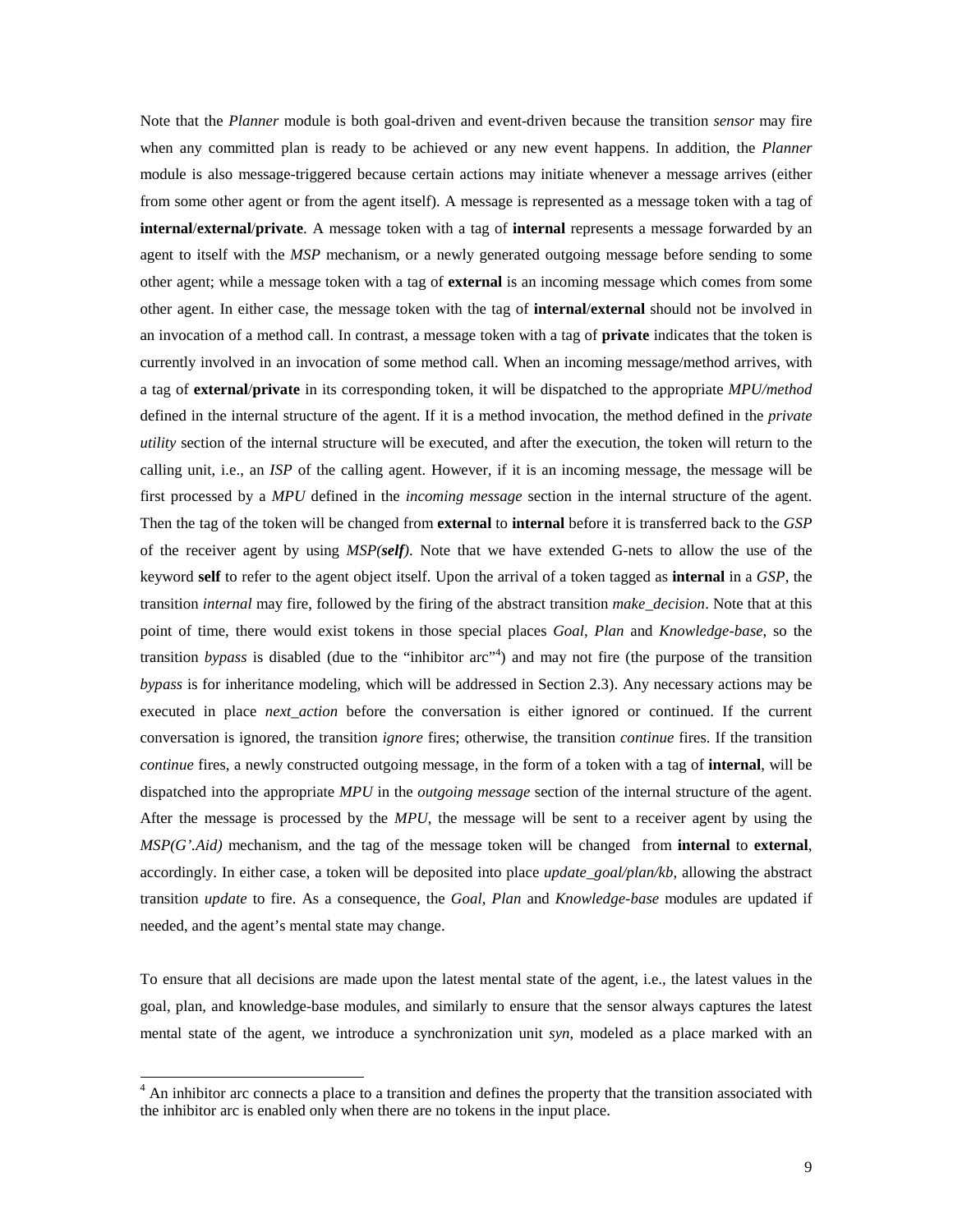ordinary token (black token). The token in place *syn* will be removed when the abstract transition *make\_decision* or *sensor* fires, thus delaying further firing of these two abstract transitions until completion of actions that update the values in the goal, plan and knowledge-base modules. This mechanism is intended to guarantee the mutual exclusive execution of decision-making, capturing the latest mental state and events, and updating the mental state. Note that we have used the label  $\langle e \rangle$  on each of the arcs connecting with the place *syn* to indicate that only ordinary tokens may be removed from or deposited into the place *syn*.

As a result of this extension to G-nets, the structure of tokens in the agent-based G-net model should be redefined. In addition to the ordinary token introduced in place *syn*, essentially there are five types of colored tokens, namely the message token *mTkn*, the goal token *gTkn*, the plan token *pTkn*, the knowledge token *kTkn* and the environment token *eTkn*. One way to construct the *gTkn*, *pTkn*, *kTkn* and *eTkn* is as linked lists. In other words, a *gTkn* represents a list of goals, *pTkn* represents a list of plans, a *kTkn*  represents a list of facts, and an *eTkn* represents a list of events that are of the agent's interests. Since these four types of tokens confine themselves to those special places of their corresponding modules, we do not describe them further in this paper.

A *mTkn* is a 2-tuple *(tag, body)*, where *tag* ∈ {**internal**, **external**, **private**} and *body* is a variant, which is determined by the tag. According to the tag, the token deposited in a *GSP* will finally be dispatched into a *MPU* or a *method* defined in the internal structure of the agent-based G-net. Then the *body* of the token *mTkn* will be interpreted differently. More specifically, we define the *mTkn* body as follows:

```
struct Message{ 
    int sender; // the identifier of the message sender
    int receiver; // the identifier of the message receiver 
   string protocol type; // the type of contract net protocol
    string name; // the name of incoming/outgoing messages
   string content; \frac{1}{1 + \epsilon} // the content of this message
}; 
enum Tag {internal, external};
struct MtdInvocation {
    Triple (seq, sc, mtd); // as defined in Section 2.1
} 
if (mTkn.tag \in \{internal, external\})then mTkn.body = structMessage msg; \frac{1}{2} message body
}
```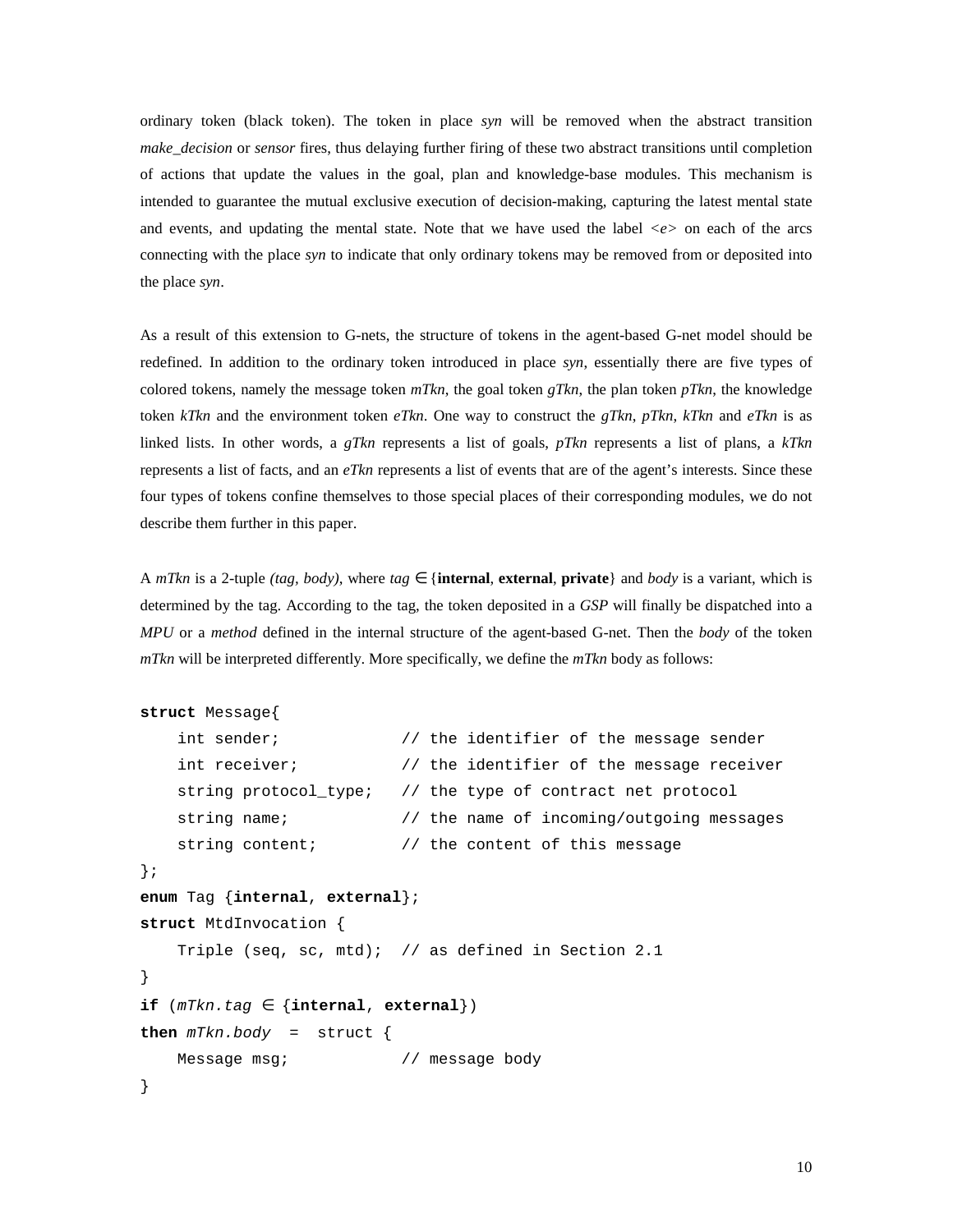```
else mTkn.body = struct { // mTkn.tag equals to the tag: private
   Message msg; \frac{1}{2} // message body
    Tag old_tag; // to record the old tag: internal/external
    MtdInvocation miv; // to trace method invocations 
}
```
When  $mTkn.tag \in \{internal, external\}$ , and an *ISP* method call occurs, the following steps will take place:

- 1. The two variables *old\_tag* and *miv* are attached to the *mTkn* to define *mTkn.body.old\_tag* and *mTkn.body.miv*, respectively. Then, *mTkn.tag* (the current tag, one of **internal** or **external**) is recorded into *mTkn.body.old\_tag*, and *mTkn.tag* is set to **private**.
- 2. Further method calls are traced by the variable *mTkn.body.miv*, which is a triple of *(seq, sc, mtd)*. The tracing algorithm is defined as in the original G-net definitions [21].
- 3. After all the *ISP* method calls are finished and the *mTkn* token returns to the original *ISP*, the *mTkn.tag* is set back as *mTkn.body.old\_tag*, and both the variables *old\_tag* and *miv* are detached.

The *MSP(id)* mechanism defined in an agent *AO* is responsible for asynchronously transferring a message token  $mTkn$  to the agent itself or some other agent, and for changing the tag of the message token, *mTkn.tag*, before *mTkn* is "sent out." The steps for handling the message token are as follows:

- 1. If *id* equals to *self* (in this case *mTkn.tag* must be **external**), set *mTkn.tag* to **internal**, and transfer the message token *mTkn* to the *GSP* place of agent *AO*.
- 2. Else-If *id* equals to *G'.Aid*, where *G'.Aid* does not represent the agent *AO* (in this case *mTkn.tag* must be **internal**), set *mTkn.ta*g to **external**, and transfer the message token *mTkn* to the *GSP* place of the agent represented by *G'.Aid*.

We now provide a few key definitions giving the formal structure of our agent-based G-net models.

#### **Definition 2.1** *Agent-based G-net*

An *agent-based G-net* is a 7-tuple *AG = (GSP, GO, PL, KB, EN, PN, IS)*, where *GSP* is a *Generic Switch Place* providing an abstract for the agent-based G-net, *GO* is a *Goal* module, *PL* is a *Plan* module, *KB* is a *Knowledge-base* module, *EN* is an *Environment* module, *PN* is a *Planner* module, and *IS* is an *internal structure* of *AG*.

## **Definition 2.2** *Planner Module*

A *Planner module* of an agent-based G-net *AG* is a colored sub-net defined as a 7-tuple *(IGS, IGO, IPL, IKB, IEN, IIS, DMU)*, where *IGS*, *IGO*, *IPL*, *IKB, IEN* and *IIS* are interfaces with *GSP*, *Goal* module, *Plan*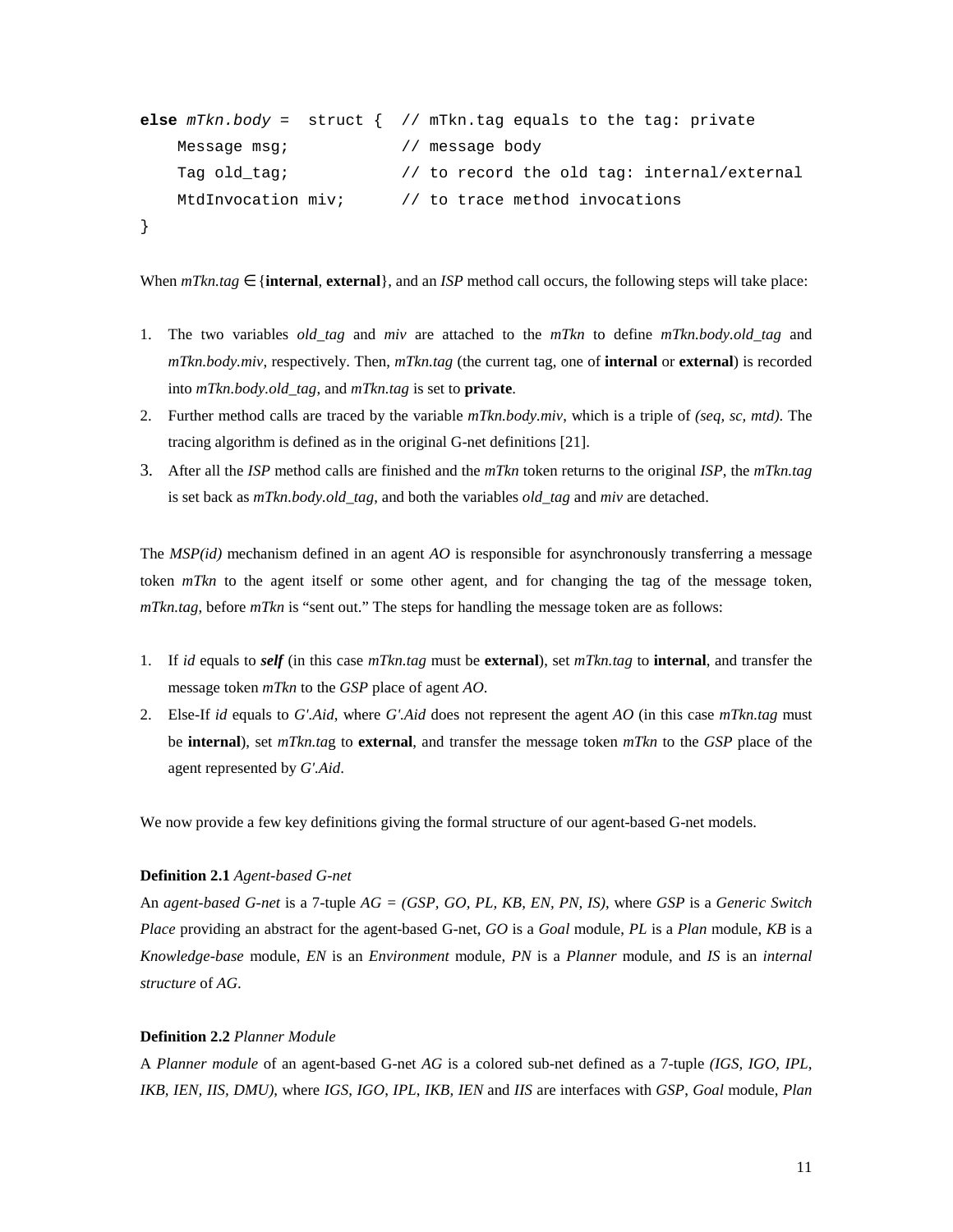module, *Knowledge-base* module, *Environment* module and *internal structure* of *AG,* respectively. *DMU* is a set of decision-making unit, and it contains three abstract transitions: *make\_decision*, *sensor* and *update*.

#### **Definition 2.3** *Internal Structure (IS)*

An *internal structure (IS)* of an agent-based G-net *AG* is a triple *(IM, OM, PU)*, where *IM/OM* is the *incoming/outgoing message* section, which defines a set of *message processing units (MPU)*; and *PU* is the *private utility* section, which defines a set of *methods*.

#### **Definition 2.4** *Message Processing Unit (MPU)*

A *message processing unit (MPU)* is a triple *(P, T, A)*, where *P* is a set of places consisting of three special places: *entry* place, *ISP* and *MSP*. Each *MPU* has only one *entry* place and one *MSP*, but it may contain multiple *ISP*s. *T* is a set of transitions, and each transition can be associated with a set of guards. *A* is a set of arcs defined as:  $((P-{MSP}) \times T) \cup ((T \times (P-{entry})).$ 

#### **Definition 2.5** *Method*

A *method* is a triple *(P, T, A)*, where *P* is a set of places with three special places: *entry* place, *ISP* and *return* place. Each method has only one *entry* place and one *return* place, but it may contain multiple *ISP*s. *T* is a set of transitions, and each transition can be associated with a set of guards. *A* is a set of arcs defined as: ((P-{*return*}) x T) ∪ ((T x (P-{*entry*}).

# **2.3 Inheritance Modeling**

Although there are different views with respect to the concept of agent-oriented design [15], we consider an agent as an extension of an object, and we believe that agent-oriented design should keep most of the key features in object-oriented design. Thus, to progress from an agent-based model to an agent-oriented model, we need to incorporate some inheritance modeling capabilities. But inheritance in agent-oriented design is more complicated than in object-oriented design. Unlike an object (passive object), an agent object has mental states and reasoning mechanisms. Therefore, inheritance in agent-oriented design invokes two issues: an agent subclass may inherit an agent superclass's knowledge, goals, plans, the model of its environment and its reasoning mechanisms; on the other hand, as in the case of object-oriented design, an agent subclass may inherit all the services that an agent superclass may provide, such as private utility functions. There is existing work on agent inheritance with respect to knowledge, goals and plans [2][28]. However, we believe that since inheritance happens at the class level, an agent subclass may be initialized with an agent superclass's initial mental state, but new knowledge acquired, new plans made, and new goals generated in a individual agent object (as an instance of an agent superclass), can not be inherited by an agent object when creating an instance of an agent subclass. A superclass's reasoning mechanism can be inherited, however it is beyond the scope of this paper. For simplicity, we assume that an instance of an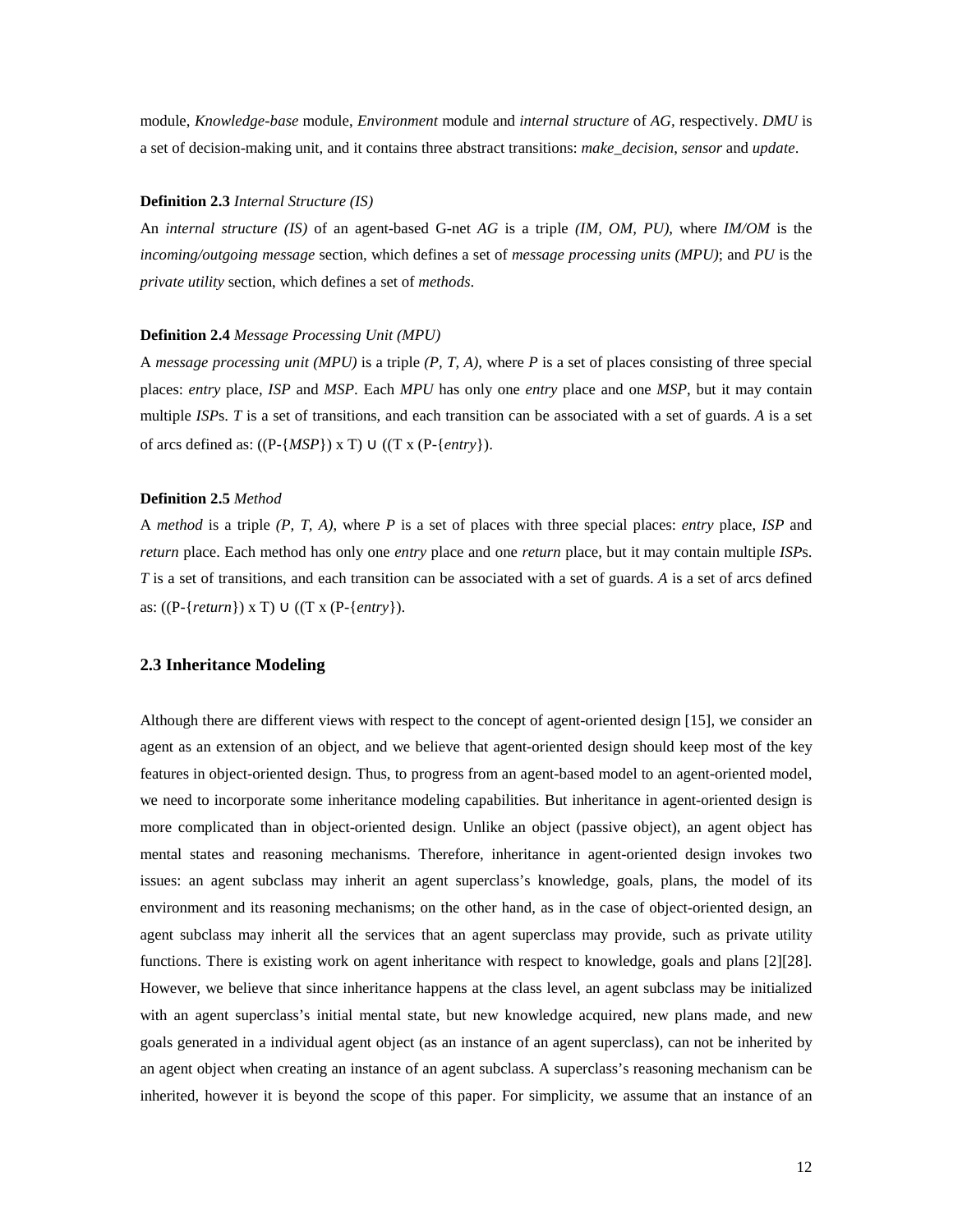agent subclass (i.e., an subclass agent) always uses its own reasoning mechanisms, and thus the reasoning mechanisms in the agent superclass should be disabled in some way. This is necessary because different reasoning mechanisms may deduce different results for an agent, and to resolve this type of conflict may be time-consuming and make an agent's reasoning mechanism inefficient. Therefore, in this paper we only consider how to initialize a subclass agent's mental state while an agent subclass is instantiated; meanwhile, we concentrate on the inheritance of services that are provided by an agent superclass, i.e., the *MPUs* and *methods* defined in the internal structure of an agent class. Before presenting our inheritance scheme, we need the following definition:

#### **Definition 2.6** *Subagent and Primary Subagent*

 $\overline{a}$ 

When an agent subclass *A* is instantiated as an agent object *AO*, a unique agent identifier is generated, and all superclasses and ancestor classes of the agent subclass *A*, in addition to the agent subclass *A* itself, are initialized. Each of those initialized classes then becomes a part of the resulting agent object *AO*. We call an initialized superclass or ancestor class of agent subclass *A* a *subagent*, and the initialized agent subclass *A* the *primary subagent*.

The result of initializing an agent class is to take the agent class as a template and create a concrete structure of the agent class and initialize its state variables. Since we represent an agent class as an agentbased G-net, an initialized agent class is modeled by an agent-based G-net with initialized state variables. In particular, the four tokens in the special places of an agent-based G-net, i.e., *gTkn*, *pTkn*, *kTkn* and *eTkn*, are set to their initial states. Since different subagents of *AO* may have goals, plans, knowledge and environment models that conflict with those of the primary subagent of *AO*, it is desirable to resolve them in an early stage. In our case, we deal with those conflicts in the instantiation stage in the following way. All the tokens *gTkn*, *pTkn*, *kTkn* and *eTkn* in each subagent of *AO* are removed from their associated special places, and the tokens are combined with the *gTkn*, *pTkn*, *kTkn* and *eTkn* in the primary subagent of *AO*. 5 The resulting tokens *gTkn*, *pTkn*, *kTkn* and *eTkn* (newly generated by unifying those tokens for each type), are put back into the special places of the primary subagent of *AO*. Consequently, all subagents of *AO* lose their abilities for reasoning, and only the primary subagent of *AO* can make necessary decisions for the whole agent object. More specifically, in the *Planner* module (as shown in Figure 3) that belongs to a subagent, the abstract transitions *make\_decision*, *sensor* and *update* can never be enabled because there are no tokens in the following special places: *Goal*, *Plan* and *Knowledge-base*. If a message tagged as **internal**  arrives, the transition *bypass* may fire and a message token can directly go to a *MPU* defined in the internal structure of the subagent if it is defined there. This is made possible by connecting the transition *bypass* with inhibitor arcs (denoted by dashed lines terminated with a small circle in Figure 3) from the special places *Goal*, *Plan* and *Knowledge-base*. So the transition *bypass* can only be enabled when there are no

 $<sup>5</sup>$  The process of generating the new token values would involve actions such as conflict resolution among</sup> goals, plans or knowledge-bases, which is a topic outside the scope of our model and this paper.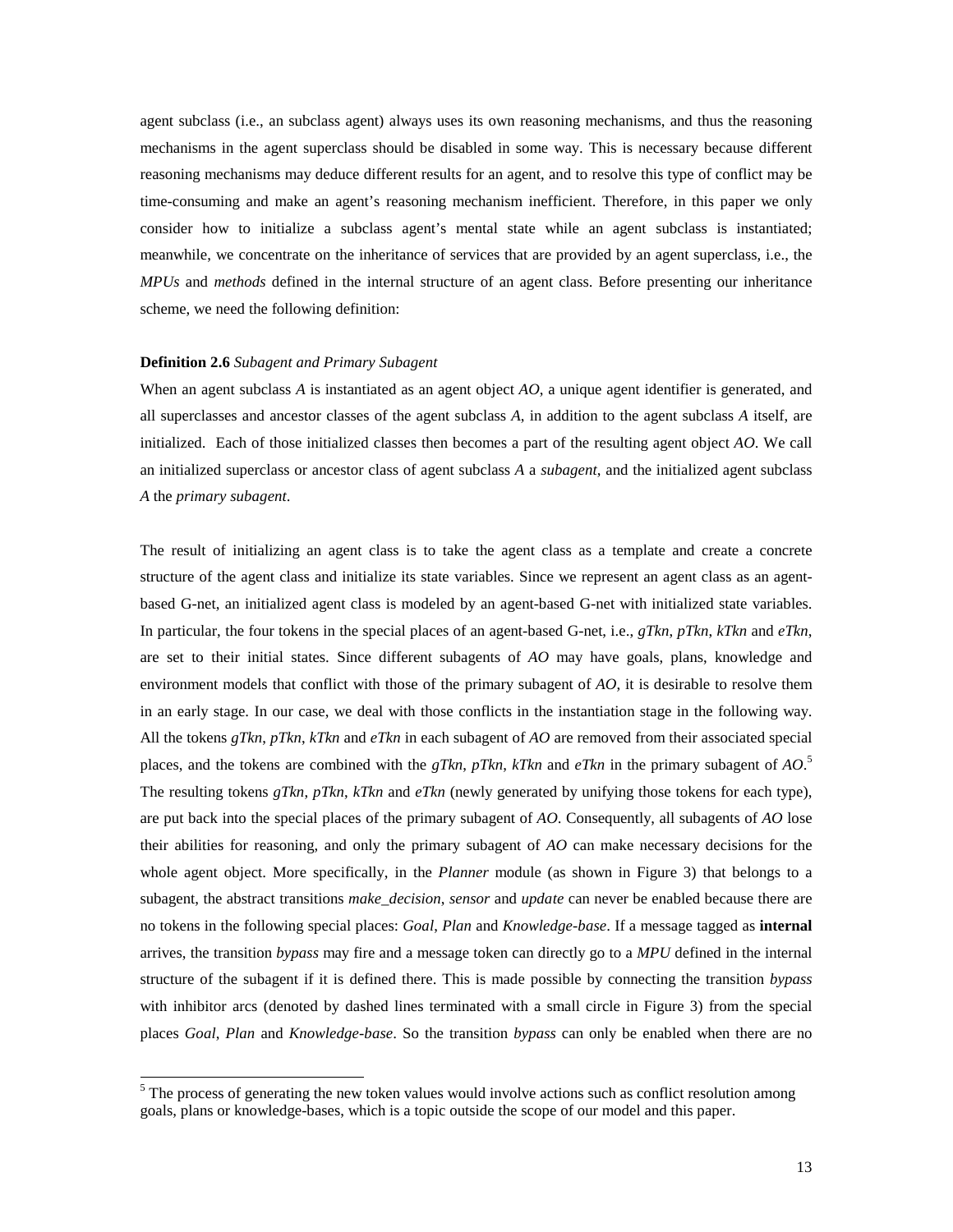tokens in these places. In contrast to this behavior, in the *Planner* module of a primary subagent, tokens do exist in the special places *Goal*, *Plan* and *Knowledge-base*. Thus, the transition *bypass* will never be enabled. Instead, the transition *make* decision must fire before an outgoing message is dispatched.

To reuse the services (i.e., *MPUs* and *methods*) defined in a subagent, we need to introduce a new mechanism called *Asynchronous Superclass switch Place (ASP)*. An *ASP* (denoted by an ellipsis in Figure 3) is similar to a *MSP*, but with the difference that an *ASP* is used to forward a message or a method call to a subagent rather than to send a message to an agent object. For the *MSP* mechanism, the receiver could be some other agent object or the agent object itself. In the case of *MSP(self)*, a message token is always sent to the *GSP* of the primary subagent. However, for *ASP(super)*, a message token is forwarded to the *GSP* of a subagent that is referred to by *super*. In the case of single inheritance, *super* refers to a unique superclass G-net, however with multiple inheritance, the reference of *super* must be resolved by searching the class hierarchy diagram.

When a message/method is not defined in an agent subclass model, the dispatching mechanism will deposit the message token into a corresponding *ASP(super)*. Consequently, the message token will be forwarded to the *GSP* of a subagent, and it will be again dispatched. This process can be repeated until the root subagent is reached. In this case, if the message is still not defined at the root, an exception occurs. In this paper, we do not provide exception handling for our agent models (from now on, we will call them *agent-oriented Gnet* models instead of *agent-based G-net* models), and we assume that all incoming messages have been correctly defined in the primary subagent or some other subagents.

# **3. Examples of Agent-Oriented Design**

# **3.1 A Hierarchy of Agents in an Electronic Marketplace**

Consider an agent family in an electronic marketplace domain. Figure 4 shows the agents in a UML class hierarchy notation. A shopping agent class is defined as an abstract agent class that has the ability to register in a marketplace through a facilitator, which serves as a well-known agent in the marketplace. A shopping agent class cannot be instantiated as an agent object; however the functionality of a shopping agent class can be inherited by an agent subclass, such as a buying agent class or a selling agent class. Both the buying agent and selling agent may reuse the functionality of a shopping agent class by registering themselves as a buying agent or a selling agent through a facilitator. Furthermore, a retailer agent is an agent that can sell goods to a customer, but it also needs to buy goods from some selling agents. Thus a retailer agent class is designed as a subclass of both the buying agent class and the selling agent class. In addition, a customer agent class may be defined as a subclass of a buying agent class, and an auctioneer agent class may be defined as a subclass of a selling agent class. In the next section, we will explicitly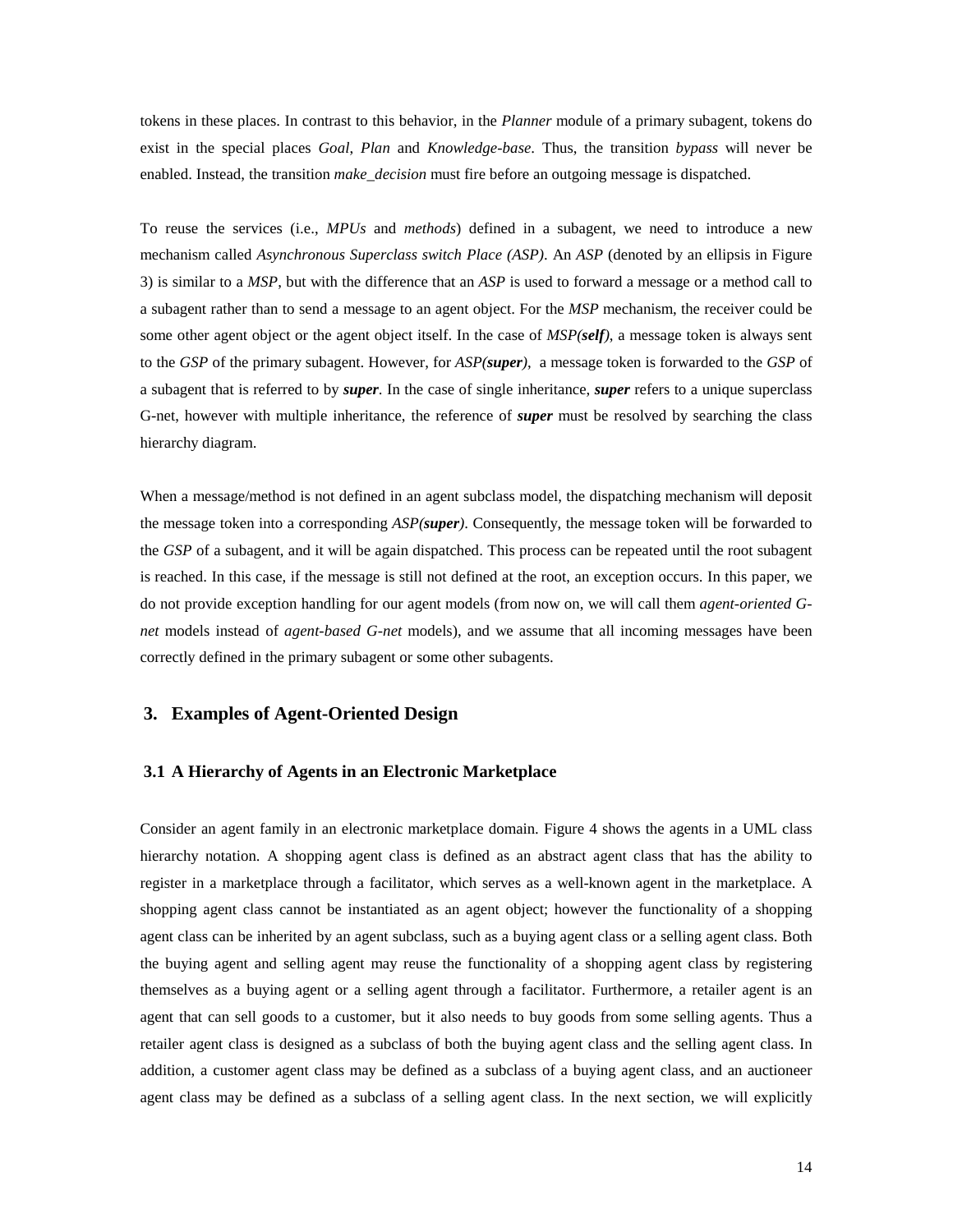model three types of agent class, i.e., the shopping agent class, the buying agent class and the selling agent class. The modeling of the retailer agent class, the customer agent class and the auctioneer agent class can be done in a similar way.



Figure 4. The class hierarchy diagram of agents in an electronic marketplace

# **3.2 Modeling Agents in an Electronic Marketplace**

To illustrate the processes for design of agents by using agent-oriented G-net models, we use the following examples. Figure 5 (a) depicts a template of a contract net protocol [29] expressed as an agent UML (AUML) sequence diagram [26] for a registration-negotiation protocol between a shopping agent and a facilitator agent. Note that although AUML is on the way to be standarized, many researchers have attempted to exploit UML to support design of multi-agent systems [30][31][26]. Figure 5 (b) is a modified example of a contract net protocol adapted from [26], which depicts a template of a price-negotiation protocol between a buying agent and a selling agent. Figure 5(c) shows an example of price-negotiation contract net protocol that is instantiated from the protocol template in Figure 5(b). Some of the notations of AUML are adapted from [26] as extensions of UML sequence diagrams for agent design. In addition, to correctly draw the sequence diagram for the protocol templates, we introduce two new notations, i.e., the end of protocol operation "•" and the iteration of communication operation "\*". Examples of using these two notations are as follows. In Figure 5 (a), we put a mark of "•" in front of the message name "*refuse*" to indicate that this message ends the protocol. In Figure 5 (b), a mark "\*" is put on the right corner of the narrow rectangle for the message "*propose*" to indicate that the communication actions in this section can be repeated zero or more times.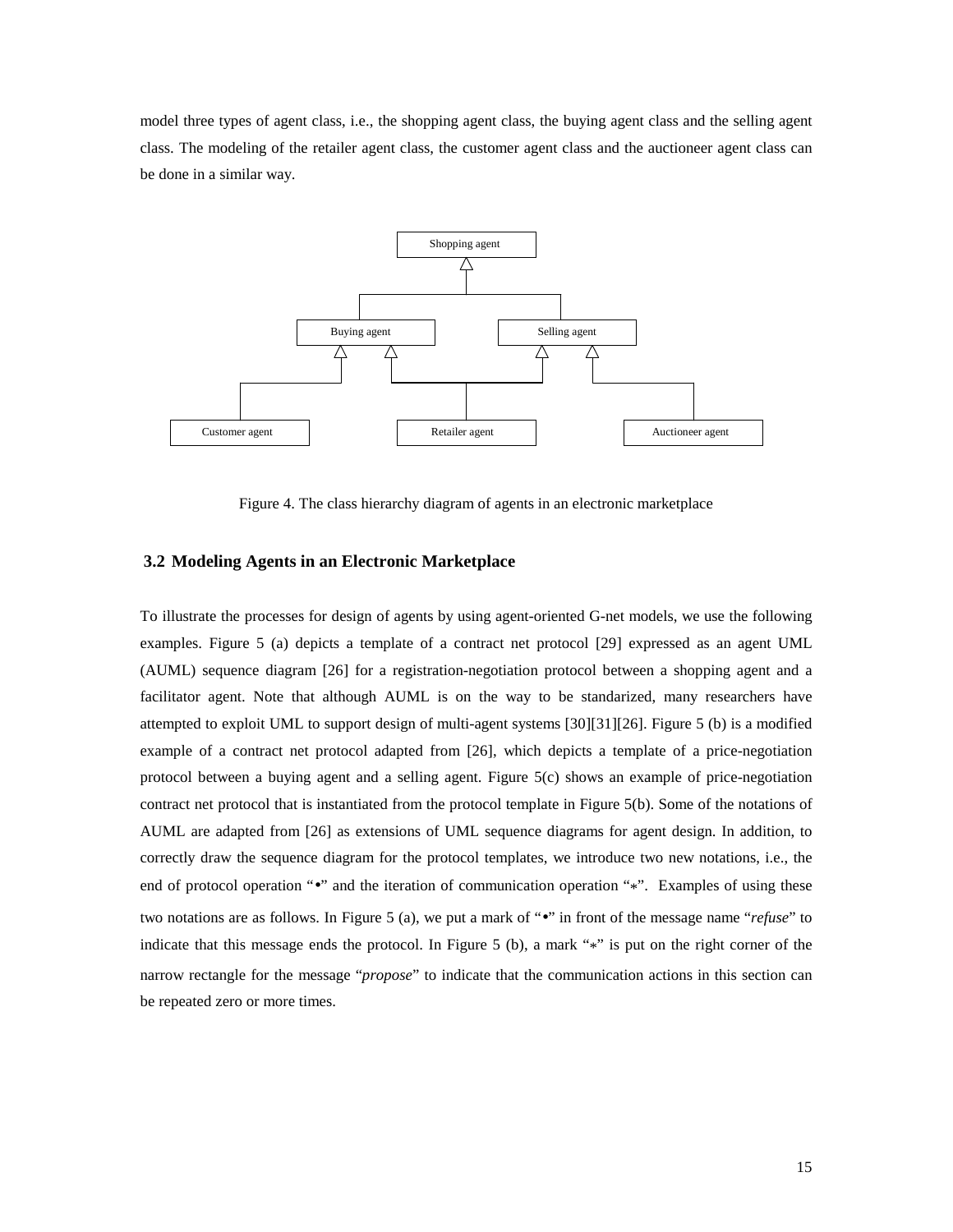

 Figure 5. Contract net protocols (a) A template for the registration protocol (b) A template for the price-negotiation protocol (c) An example of the price-negotiation protocol

Consider Figure 5 (a). When a conversation based on a contract net protocol begins, the shopping agent sends a request for registration to a facilitator agent. The facilitator agent can then choose to respond to the shopping agent by refusing its registration or requesting agent information. Here the "x" in the decision diamond indicates an exclusive-or decision. If the facilitator refuses the registration based on the marketplace's size, the protocol ends; otherwise, the facilitator agent waits for agent information to be supplied. If the agent information is correctly provided, the facilitator agent then still has a choice of either accepting or rejecting the registration based on the shopping agent's reputation and the marketplace's functionality. Again, if the facilitator agent refuses the registration, the protocol ends; otherwise, a confirmation message will be provided afterwards. Similarly, the price-negotiation between a buying agent and a selling agent is clearly illustrated in Figure 5 (b).

Based on the communicative acts (e.g., request-registration, refuse, etc.) needed for the contract net protocol in Figure 5 (a), we may design the shopping agent class as in Figure 6. The *Goal*, *Plan*, *Knowledge-base* and *Environment* modules remain as abstract units and can be refined in a more detailed design stage. The *Planner* module may reuse the template shown in Figure 3. The design of the facilitator agent class is similar, however it may support more protocols and should define more *MPUs* and *methods* in its internal structure.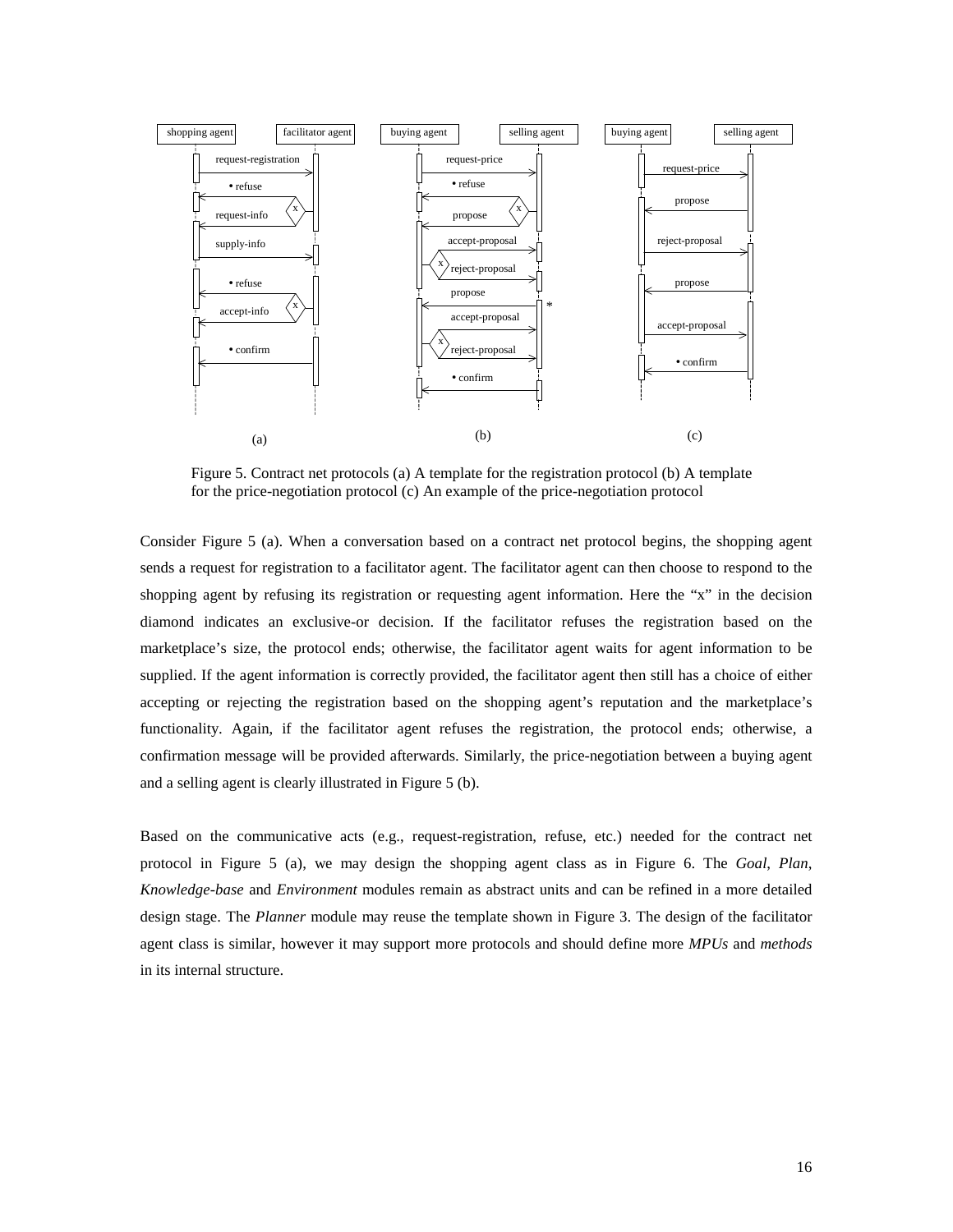

Figure 6. An agent-oriented G-net model for shopping agent class (SC)



Figure 7. An agent-oriented G-net model for buying agent class (BC)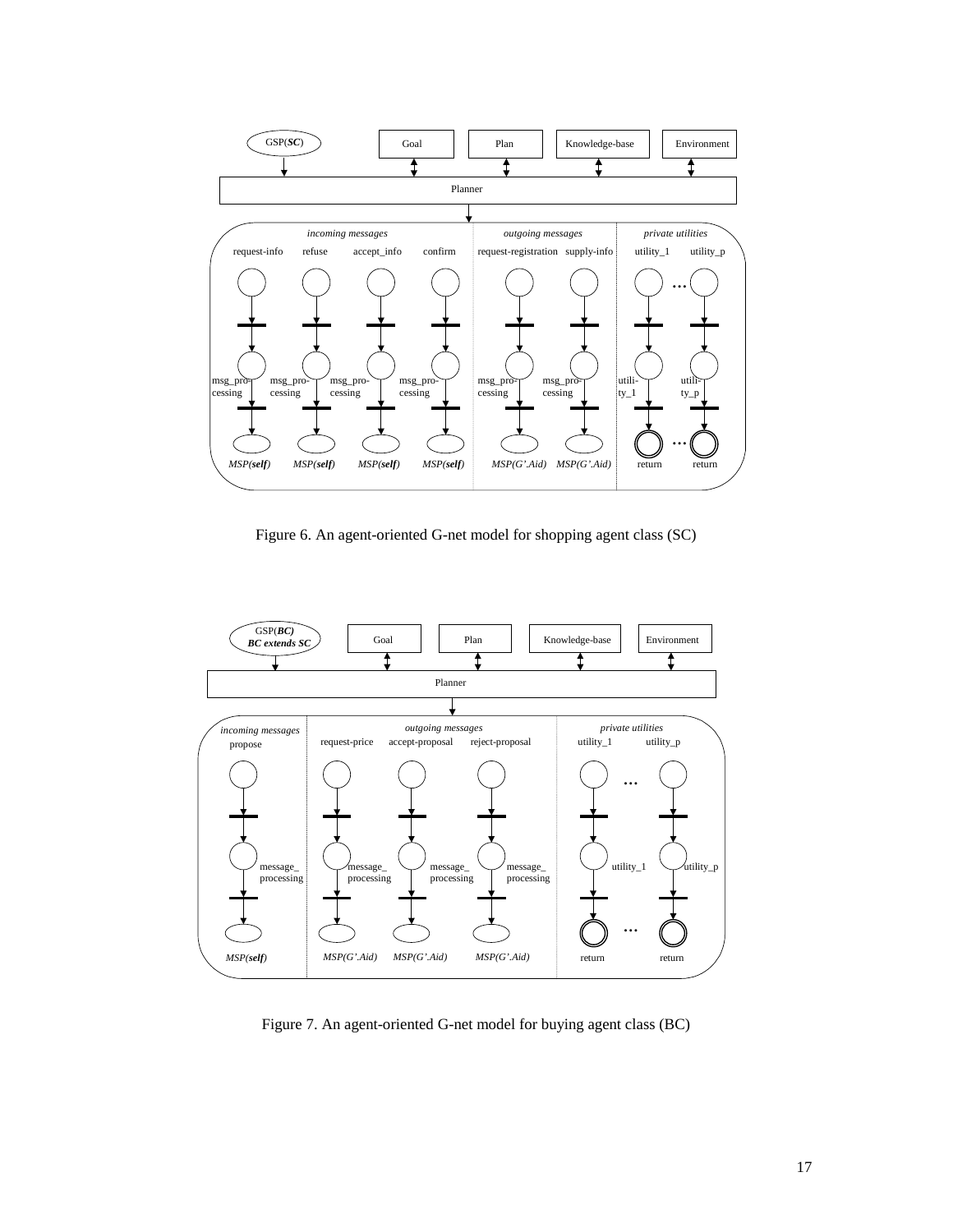With inheritance, a buying agent class, as a subclass of a shopping agent class, may reuse *MPUs/methods* defined in a shopping agent class's internal structure. Similarly, based on the communicative acts (e.g., request-price, refuse, etc.) needed for the contract net protocol in Figure 5 (b), we may design the buying agent class as in Figure 7. Note that we do not define the *MPUs* of *refuse* and *confirm* in the internal structure of the buying agent class, for they can be inherited from the shopping agent class. A selling agent class or a retailer agent class can be designed in the same way. In addition to their own *MPU/methods*, a selling agent class inherits all *MPU/methods* of the shopping agent class, and a retailer agent class inherits all *MPU/methods* of both the buying agent class and the selling agent class.

Now we discuss an example to show how the reuse of *MPU/methods* works. Consider a buying agent object *BO*, which receives a message of *request-info* from a facilitator agent object *FO*. A *mTkn* token will be deposited in the *GSP* of the primary subagent of *BO*, i.e., the *GSP* of the corresponding buying agent class (*BC*). The transition *external* in *BC*'s *Planner* module may fire, and the *mTkn* will be moved to the place *dispatch\_incoming\_message*. Since there is no *MPU* for *request-info* defined in the internal structure of *BC*, the *mTkn* will be moved to the *ASP(super)* place. Since *super* here refers to a unique superclass – the shopping agent class (*SC*) – the *mTkn* will be transferred to the *GSP* of *SC*. Now the *mTkn* can be correctly dispatched to the *MPU* for *request-info*. After the message is processed, *MSP(self)* changes the tag of the *mTkn* from **external** to **internal**, and sends the processed *mTkn* token back into the *GSP* of *BC*. Note that *MSP(self)* always sends a *mTkn* back to the *GSP* of the primary subagent. Upon the arrival of this message token, the transition *internal* in the *Planner* module of *BC* may fire, and the *mTkn* token will be moved to the place *check\_primary*. Since *BC* corresponds to the primary subagent of *BO*, there are tokens in the special places *Goal*, *Plan*, *Knowledge-base* and *Environment*. Therefore the abstract transition *make\_decision* may fire, and any necessary actions are executed in place *next\_action*. Then the current conversation is either ignored or continued based on the decision made in the abstract transition *make\_decision*. If the current conversation is ignored, the goals, plans and knowledge-base are updated as needed; otherwise, in addition to the updating of goals, plans and knowledge-base, a newly constructed *mTkn* with a tag of **internal** is deposited into place *dispatch\_outgoing\_message*. The new *mTkn* token has the message name *supply-info*, following the protocol defined in Figure 5 (a). Again, there is no *MPU* for *supply-info* defined in *BC*, so the new *mTkn* token will be dispatched into the *GSP* of *SC*. Upon the arrival of the *mTkn* in the *GSP* of *SC*, the transition *internal* in the *Planner* module of *SC* may fire. However at this time, *SC* does not correspond to the primary subagent of *BO*, so all the tokens in the special places of *Goal*, *Plan*, *Knowledge-base* have been removed. Therefore, the transition *bypass* is enabled. When the transition *bypass* fires, the *mTkn* token will be directly deposited into the place *dispatch\_outgoing\_message*, and now the *mTkn* token can be correctly dispatched into the *MPU* for *supply-info* defined in *SC*. After the message is processed, the *MSP(G'.Aid)* mechanism changes the tag of the *mTkn* token from **internal** to **external**, and transfers the *mTkn* token to the *GSP* of the receiver agent, in this case, the facilitator agent.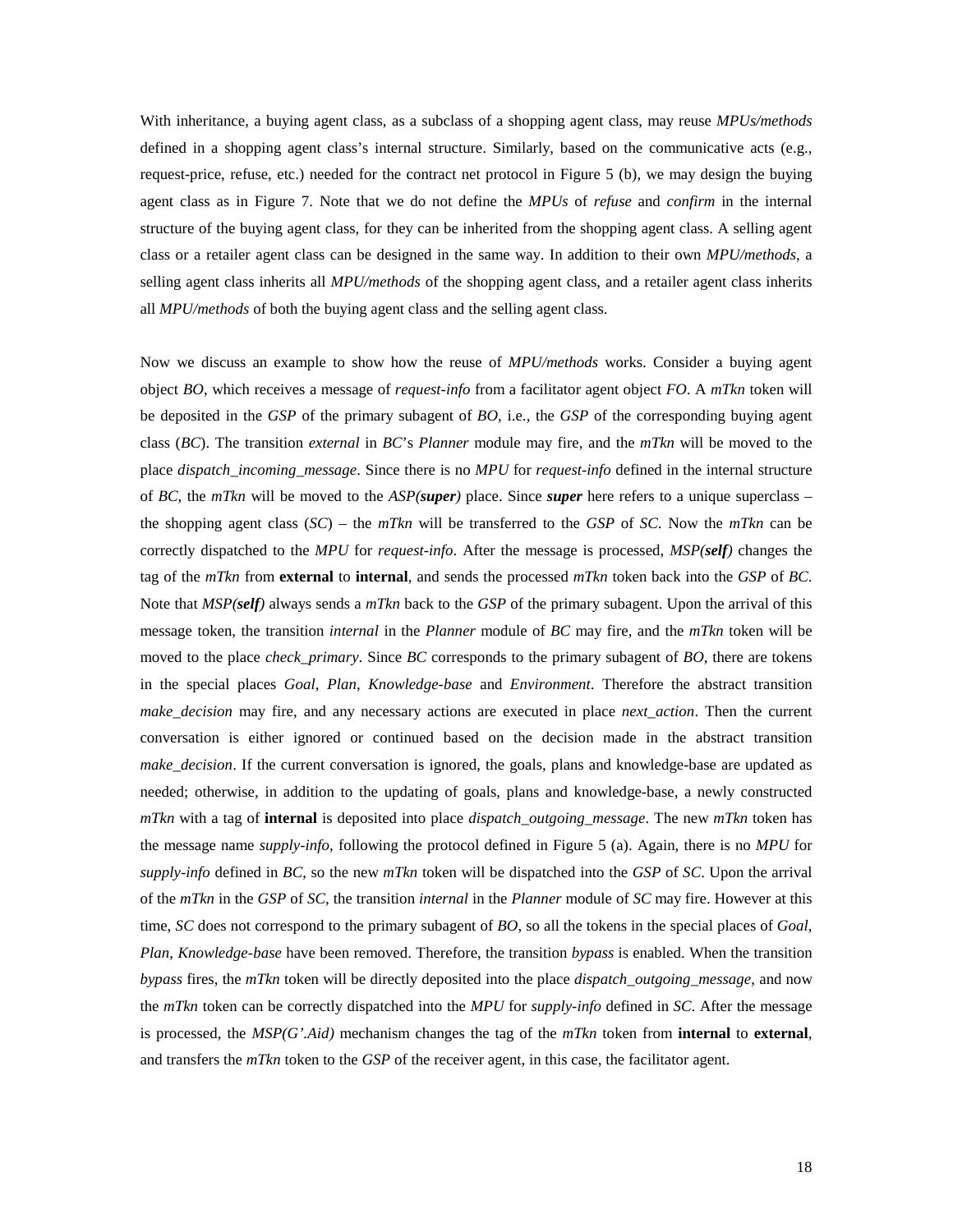For the reuse of private utility functions defined in a superclass, the situation is the same as in the case of object-oriented design. In addition, there are three different forms of inheritance that are commonly used, namely augment inheritance, restrictive inheritance and refinement inheritance. The usage of these three forms of inheritance in agent-oriented design is also similar to that in object-oriented design. Examples concerning reuse of private utility functions and different forms of inheritance can be found in [23].

With single inheritance, the *super* in *ASP(super)* in an agent object *AO*, as an instance of an agent class *A*, refers to the subagent of *AO*, which corresponds to the unique superclass of *A*. However, with multiple inheritance, *super* may refer to any one of the subagents, which corresponds to a superclass or an ancestor classes of *A*. One way to resolve the reference of *super* is to use a modified breadth-first-search of the inheritance hierarchy graph to find the appropriate reference of *super*. Due to lack of space, we do not discuss further details on this issue.

# **4. Analysis of Agent-Oriented Models**

One of the advantages of building a formal model for agents in agent-oriented design is to help ensure a correct design that meets certain specifications and system requirements. A correct agent design should meet certain key requirements, such as liveness, deadlock freeness and concurrency. Also certain properties, such as the inheritance mechanism, need to be verified to ensure its correct functionality. Petri nets offer a promising, tool-supported technique for checking the logic correctness of a design. In this section, we use a Petri net tool, called INA (Integrated Net Analyzer) [32], to analyze and verify our agent models. We use an example of a simplified Petri net model for the interaction between a single buying agent and two selling agents.

The INA tool is an interactive analysis tool that incorporates a large number of powerful methods for analysis of Petri nets [32]. These methods include analysis of (1) structural properties, such as structural boundedness, and T- and P-invariant analysis; (2) behavioral properties, such as boundedness, safeness, liveness, and deadlock-freeness; and (3) model checking, such as checking Computation Tree Logic (CTL) formulas. These analyses employ various techniques, such as linear-algebraic methods (for invariants), reachability and coverability graph traversals. Here we focus on behavioral property verification by model checking.

#### **4.1 A Simplified Petri net Model for a Buying Agent and Two Selling Agents**

The interaction of one buying agent and two selling agents can be modeled as a net as in Figure 8. Table 1 and Table 2 provide a legend that identifies the meaning associated with each place and transition in Figure 8. To derive this net model, we use a *GSP* place to represent each selling agent. This is practical because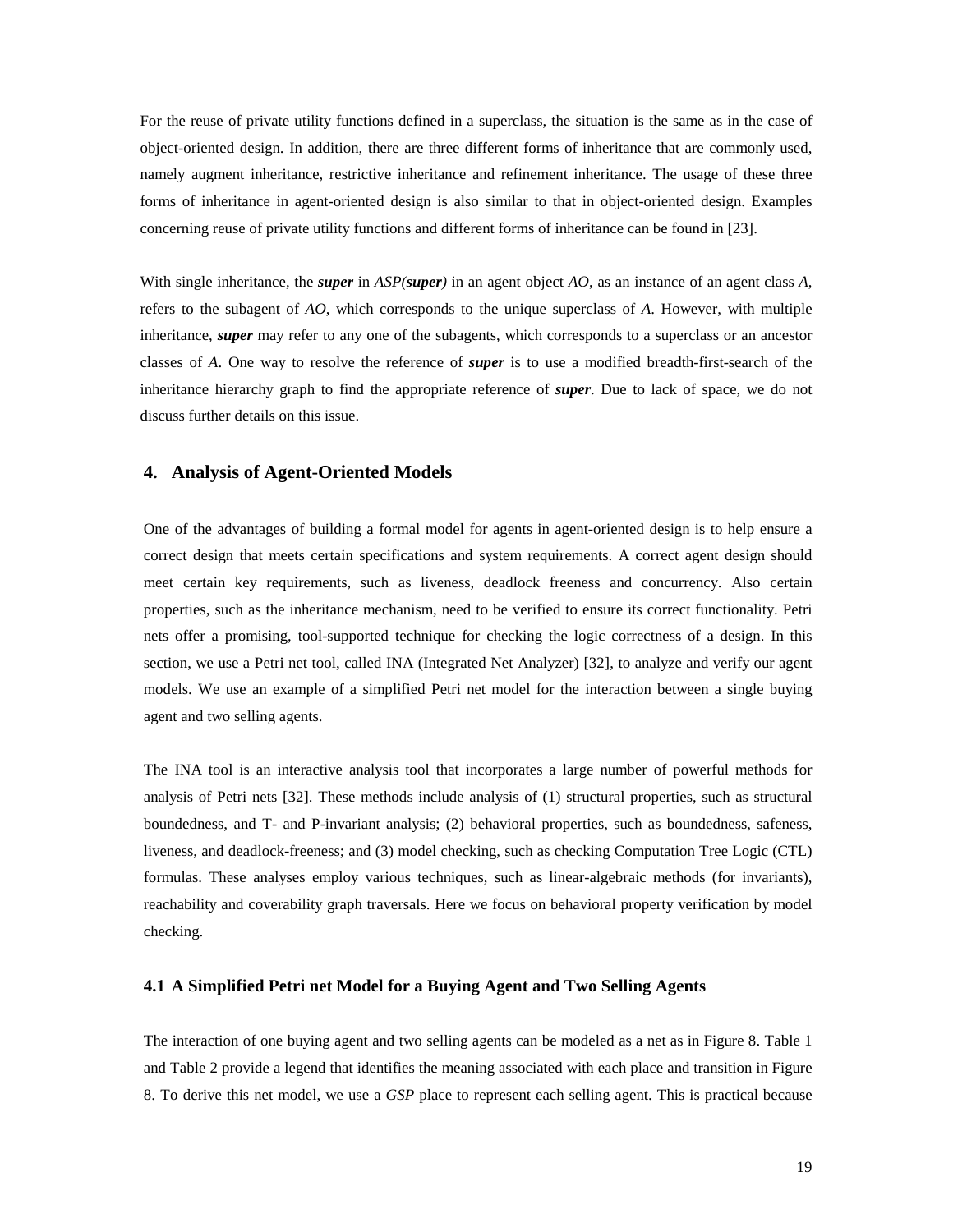an agent-oriented G-net model can be abstracted as a single *GSP* place, and agent models can only interact with each other through *GSP* places. Meanwhile, the net for the buying agent, whose class is a subclass of a shopping agent class, is simplified as follows:

- 1. Since the special places of *Goal*, *Plan*, *Knowledge-base* have the same interfaces with the planner module in an agent class, we fuse them into one single place *goal/plan/kb*. Furthermore, we simplify this fused place *goal/plan/kb* and the place of *environment* as ordinary places with ordinary tokens.
- 2. We omit the *private utilities* sections in both the shopping subagent model and the buying primary subagent model. Thus, to obtain our simplified model, we do not need to translate the *ISP* mechanism, although such a translation to a Petri net form can be found in [21].
- 3. We simplify *mTkn* tokens as ordinary tokens. Although this simplification will cause the reachability graph of our transformed Petri net to become larger, this simplifies the message tokens, allowing us to ignore message details, which is appropriate for the purpose in this paper (we will explain it further in Section 4.3).
- 4. We use net reduction (i.e., net transformation rules [33]) to simplify the Petri net corresponding to an *MPU/Method* as a single place. For instance, the *MPU* identified as *propose* in Figure 7 is represented as place *P25* in Figure 8.
- 5. We use the closed-world assumption and consider a system that only contains three agents, i.e., a buyer agent and two seller agents. We assume that a buying agent initiates a conversation. A system that contains more than three agents can be verified by the same technique.

# **4.2 Deadlock Detection and Redesign of Agent-Oriented Models**

Now we use the INA tool to analyze the simplified agent model illustrated in Figure 8. To reduce the state space, we further reduce the net by fusing the *MPU*s in the same *incoming/outgoing message* section. For instance, in Figure 8, we fuse the places *P8*, *P9*, *P10* and *P11* into one single places. Obviously, this type of net reduction [33] does not affect the properties of liveness, deadlock-freeness and the correctness of inheritance mechanism. In addition, we set the capacity of each place in our net model as 1, which means at any time, some processing units, such as *MPU*s, can only process one message. However, the property of concurrency is still preserved because different transitions can be simultaneously enabled (and not in conflict); providing the standard Petri net notion of concurrency based on the interleaved semantics. For example, transitions t25 and t27 can be simultaneously enabled, representing that message processing for a conversation and decision-making for another conversation can happen at the same time.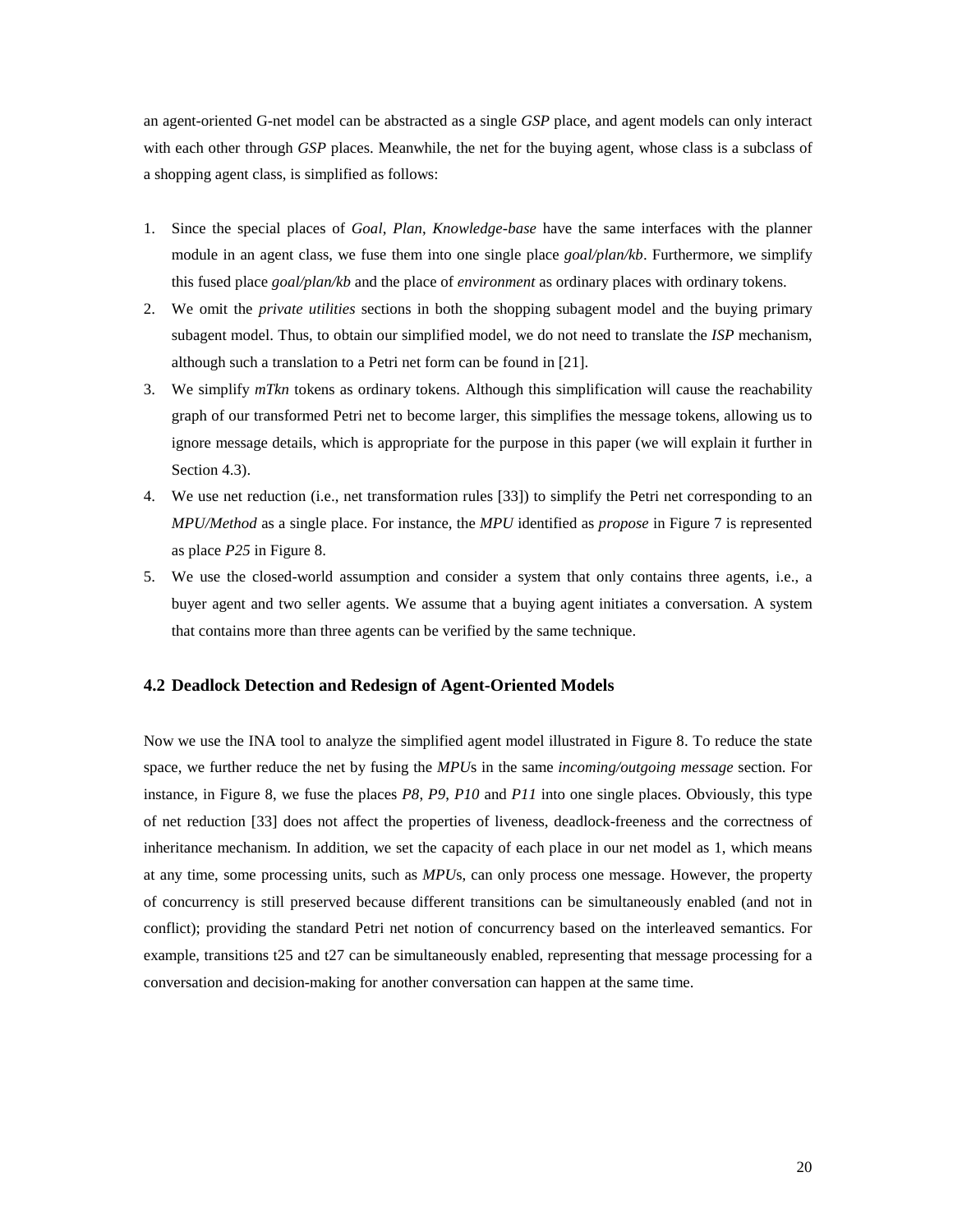

Figure 8. A transformed model of one buying agent and two selling agents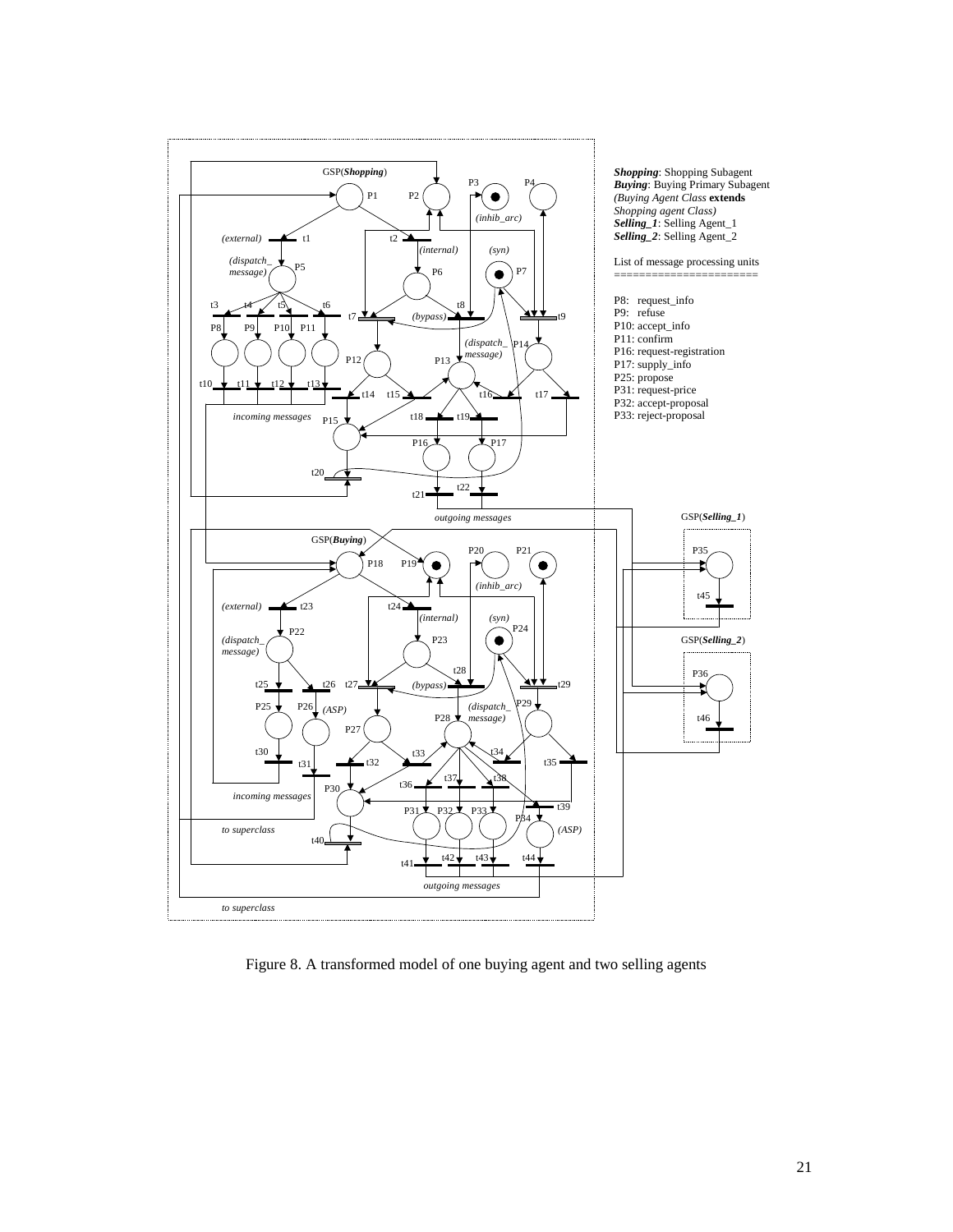# Table 1

# LEGEND FOR FIGURE 8 (DESCRIPTION OF PLACES)

| Place                             | Description                                                                                            |
|-----------------------------------|--------------------------------------------------------------------------------------------------------|
| P1/P18                            | The GSP place of the shopping subagent / buying primary subagent.                                      |
| P2/P19                            | The merged place for the Goal, Plan and Knowledge-base module of the shopping                          |
|                                   | subagent / buying primary subagent.                                                                    |
| P3/P20                            | The complementary place of P2 / P19 introduced to remove the inhibitor arcs.                           |
| P <sub>4</sub> / P <sub>21</sub>  | The place for the <i>Environment</i> module of the shopping subagent / buying primary                  |
|                                   | subagent.                                                                                              |
| P <sub>5</sub> / P <sub>22</sub>  | The place for dispatching incoming messages.                                                           |
| P6/P23                            | The place for checking if the current subagent is a primary subagent                                   |
| P7/P24                            | Synchronization place for making decision, updating mental state and capturing                         |
|                                   | internal/external events.                                                                              |
| P8 / P9 / P10 /                   | The place for the message processing unit (MPU) of request-info / refuse / accept-info /               |
| <b>P11</b>                        | confirm.                                                                                               |
| P <sub>12</sub> / P <sub>27</sub> | The place for choosing the next action: to ignore or to continue with the current                      |
|                                   | conversation.                                                                                          |
| P <sub>13</sub> / P <sub>28</sub> | The place for dispatching outgoing messages.                                                           |
| P <sub>14</sub> / P <sub>29</sub> | The place for choosing a new action: to start a conversation or to automatically update the            |
|                                   | agent mental state.                                                                                    |
| P <sub>15</sub> / P <sub>30</sub> | The place for updating the agent mental state.                                                         |
| P <sub>16</sub> / P <sub>17</sub> | The place for the message processing unit $(MPU)$ of <i>request-registration</i> / <i>supply-info.</i> |
| P <sub>25</sub>                   | The place for the message processing unit (MPU) of propose.                                            |
| P <sub>26</sub>                   | Asynchronous superclass switch place (ASP)                                                             |
| P31/P32/                          | The Place for the message processing unit ( $MPU$ ) of request-price / accept-proposal /               |
| P33                               | reject-proposal.                                                                                       |
| P34                               | Asynchronous superclass switch place (ASP)                                                             |
| P35                               | The GSP place of selling agent 1 (we use the GSP place to represent the whole agent).                  |
| P36                               | The $GSP$ place of selling agent $2$ (we use the $GSP$ place to represent the whole agent).            |

# Table 2

# LEGEND FOR FIGURE 8 (DESCRIPTION OF TRANSITIONS)

| Transition    | Description                                                                                                    |
|---------------|----------------------------------------------------------------------------------------------------------------|
| t1 / t23      | The transition <i>external</i> , which fires when the token from the GSP has a tag of <b>external</b> .        |
| t2 / t24      | The transition <i>internal</i> , which fires when the token from the <i>GSP</i> has a tag of <b>internal</b> . |
| t3, t10       | Transitions related to the message processing unit (MPU) of <i>request-info</i> .                              |
| t4, t11       | Transitions related to the message processing unit (MPU) of <i>refuse</i> .                                    |
| t5, t12       | Transitions related to the message processing unit (MPU) of accept-info.                                       |
| t6, t13       | Transitions related to the message processing unit (MPU) of confirm.                                           |
| t7 / t27      | The abstract transition <i>make decision</i> , which determines the next action to perform.                    |
| t $8/$ t $28$ | The transition bypass, which is disabled when there are tokens in place P2 / P19, i.e., there                  |
|               | is no token in place P $3$ / P20. Notice that P $3$ / P20 is a complementary place of P $2$ / P19.             |
| t9 / t29      | The abstract transition <i>sensor</i> , which captures internal and external events.                           |
| t14 / t32     | The transition <i>ignore</i> that ignores the current conversation.                                            |
| t15 / t33     | The transition <i>continue</i> that continues with the current conversation.                                   |
| t16 / t34     | The transition <i>start a conversation</i> that starts a new conversation.                                     |
| t17 / t35     | The transition <i>automatic_update</i> that automatically updates the agent's mental state.                    |
| t18, t21      | Transitions related to the message processing unit (MPU) of request-registration.                              |
| t19, t22      | Transitions related to the message processing unit (MPU) of supply-info.                                       |
| t20 / t40     | The abstract transition <i>update_goal/plan/kb</i> , which updates the agent's mental state.                   |
| t25, t30      | Transitions related to the message processing unit (MPU) of <i>propose</i> .                                   |
| t26, t31      | Transitions related to the asynchronous superclass switch place $(ASP)$ .                                      |
| t36, t41      | Transitions related to the message processing unit (MPU) of <i>request-price</i> .                             |
| t37, t42      | Transitions related to the message processing unit (MPU) of accept-proposal.                                   |
| t38, t43      | Transitions related to the message processing unit (MPU) of reject-proposal.                                   |
| t39, t44      | Transitions related to the asynchronous superclass switch place $(ASP)$ .                                      |
| t45 / t46     | The transition related to the GSP of Selling Agent $\frac{1}{S}$ / Selling Agent $\frac{2}{S}$ .               |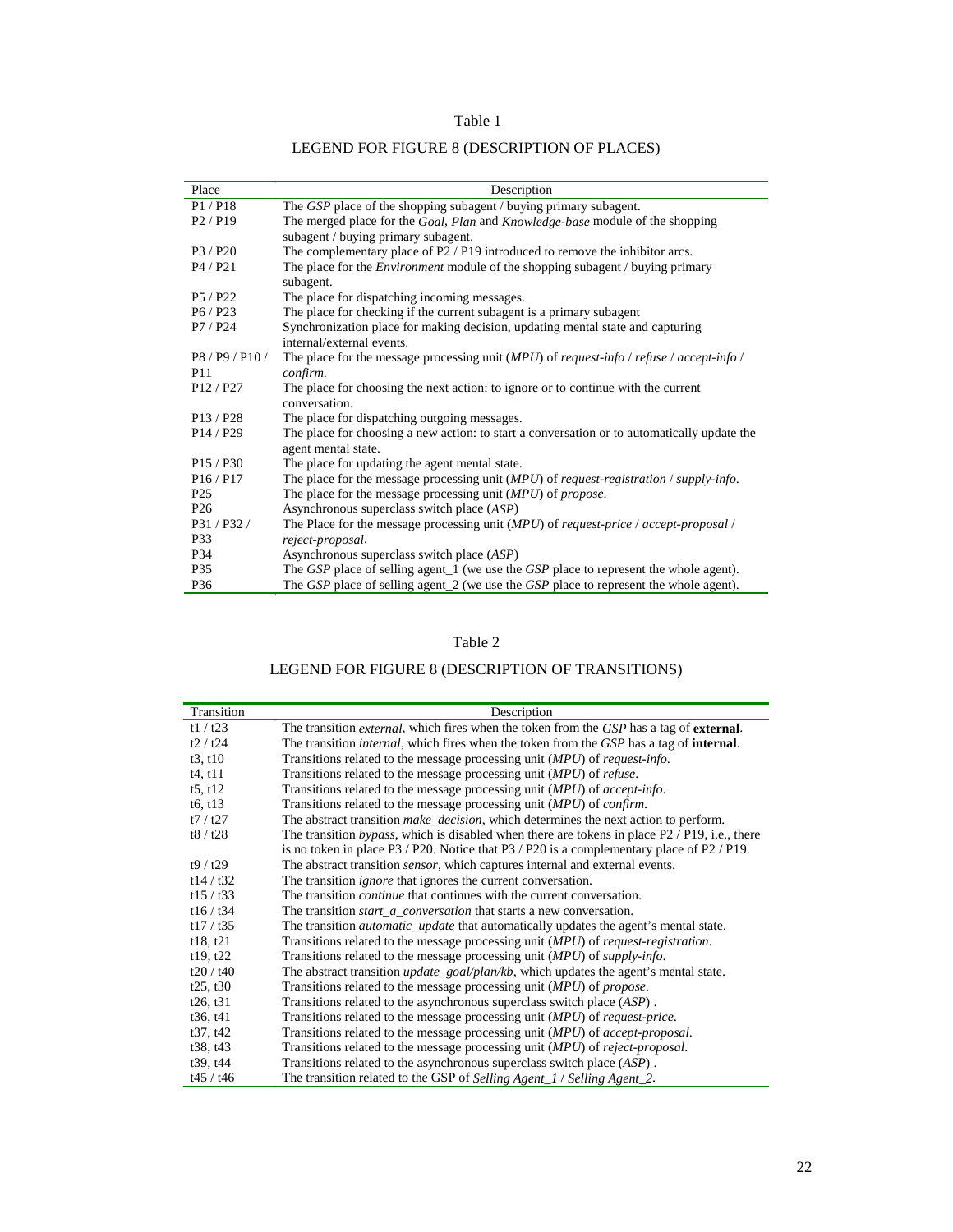To verify the correctness of our agent model, we utilize some key definitions for Petri net behavior properties as adapted from [18].

#### **Definition 4.1** *Reachability*

In a Petri net *N* with initial marking  $M_0$ , denoted as  $(N, M_0)$ , a marking  $M_n$  is said to be *reachable* from a marking *M0* if there exists a sequence of firings that transforms *M0* to *Mn*. A *firing* or *occurrence sequence* is denoted by  $\sigma = M_0 t1 M_1 t2 M_2 ...$  th  $M_n$  or simply  $\sigma = t1 t2 ...$  th. In this case,  $M_n$  is reachable from  $M_0$ by σ and we write  $M_0$  [σ >  $M_n$ .

# **Definition 4.2** *Boundedness*

A Petri net *(N, M0)*, is said to be *k-bounded* or simply *bounded* if the number of tokens in each place does not exceed a finite number *k* for any marking reachable from *M0*. A Petri net *(N, M0)* is said to be *safe* if it is 1-bounded.

#### **Definition 4.3** *Liveness*

A Petri net *(N, M0)*, is said to be *live* if for any marking *M* that is reachable from *M0*, it is possible to ultimately fire any transition of the net by progressing some further firing sequence.

#### **Definition 4.4** *Reversibility*

A Petri net *(N, M0)* is said to be *reversible* if, for each marking *M* that is reachable from the initial marking *M0*, *M0* is reachable from *M*.

With our net model in Figure 8 as input, the INA tool produces the following results:

```
Computation of the reachability graph
States generated: 8193
Arcs generated: 29701
```
Dead states: 484, 485,8189 Number of dead states found: 3 The net has dead reachable states. The net is not live. The net is not live and safe. The net is not reversible (resetable). The net is bounded.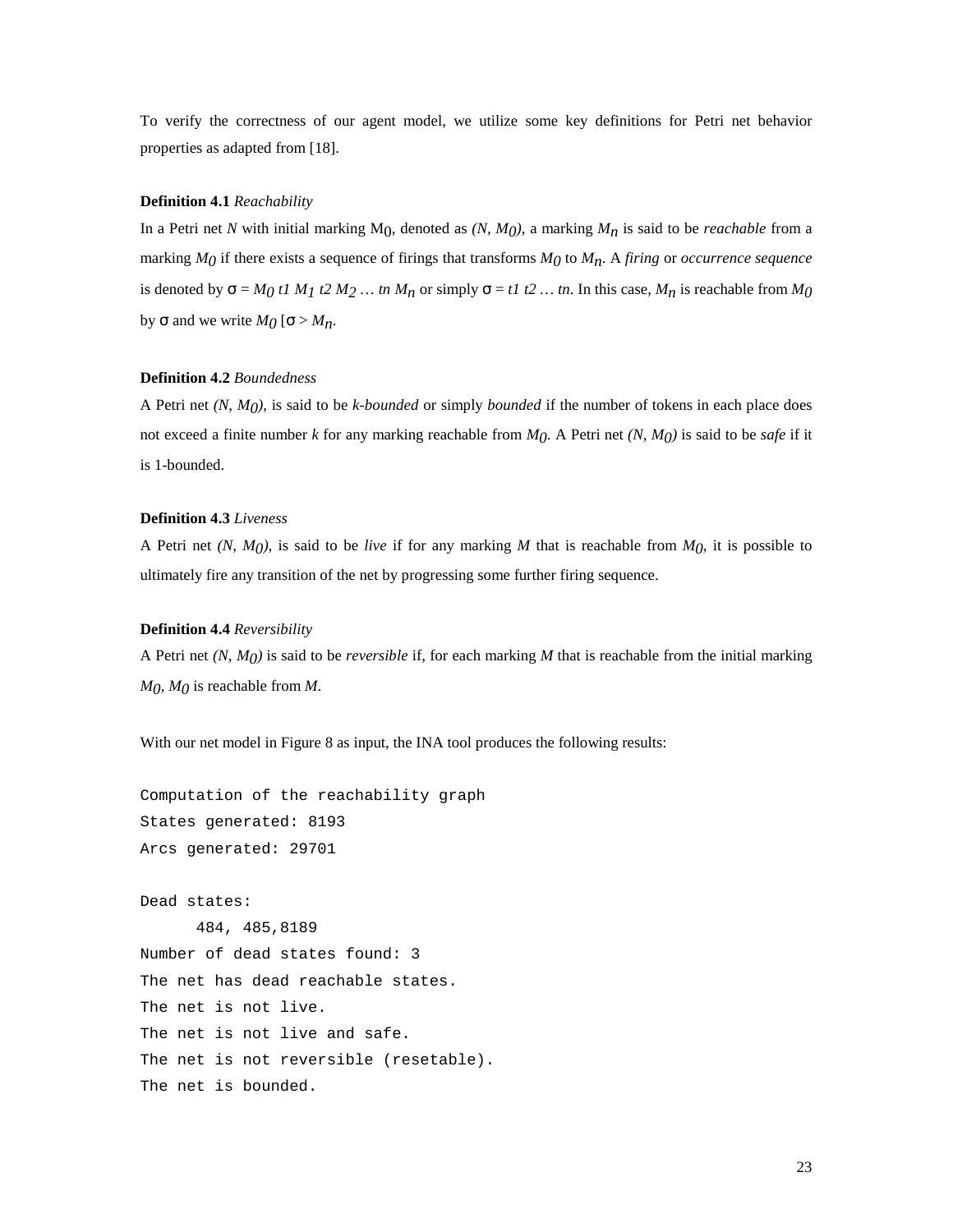The net is safe. The following transitions are dead at the initial marking: 7, 9, 14, 15, 16, 17, 20, 27, 28, 32, 33 The net has dead transitions at the initial marking.

The analysis shows that our net model is not live, and the dead reachable states indicate a deadlock. By tracing the firing sequence for those dead reachable states, we find that when there is a token in place *P29*, both the transitions *t34* and *t35* are enabled. At this time, if the transition *t35* fires, a token will be deposited into place *P30*. After firing transition *t40*, the token removed from place *P24*, by firing transition *t29*, will return to place *P24*, and this makes it possible to fire either transition *t27* or *t29* in a future state. However if the transition *t34* fires, instead of firing transition *t35*, there will be no tokens returned to place *P24*. So, transition *t27* and *t29* will be disabled forever, and a deadlock situation occurs. To correct this error, we need to modify the design of the planner module in Figure 3. The model modification is to add a new arc from transition *start\_a\_conversation* to place *syn*. Correspondingly, we add two new arcs in Figure 8: an arc from transition *t16* to place *P7*, and another arc from transition *t34* to place *P24*. After this correction, we can again evaluate the revised net model by using the INA tool. Now we obtain the following results:

Computation of the reachability graph States generated: 262143 Arcs generated: 1540095

The net has no dead reachable states. The net is bounded. The net is safe. The following transitions are dead at the initial marking: 7, 9, 14, 15, 16, 17, 20, 28 The net has dead transitions at the initial marking.

Liveness test: Warning: Liveness analysis refers to the net where all dead transitions are ignored. The net is live, if dead transitions are ignored. The computed graph is strongly connected. The net is reversible (resetable).

This automated analysis shows that our modified net model is *live*, ignoring, of course, any transitions that are dead in the initial marking. Thus, for any marking  $M$  that is reachable from  $M<sub>0</sub>$ , it is possible to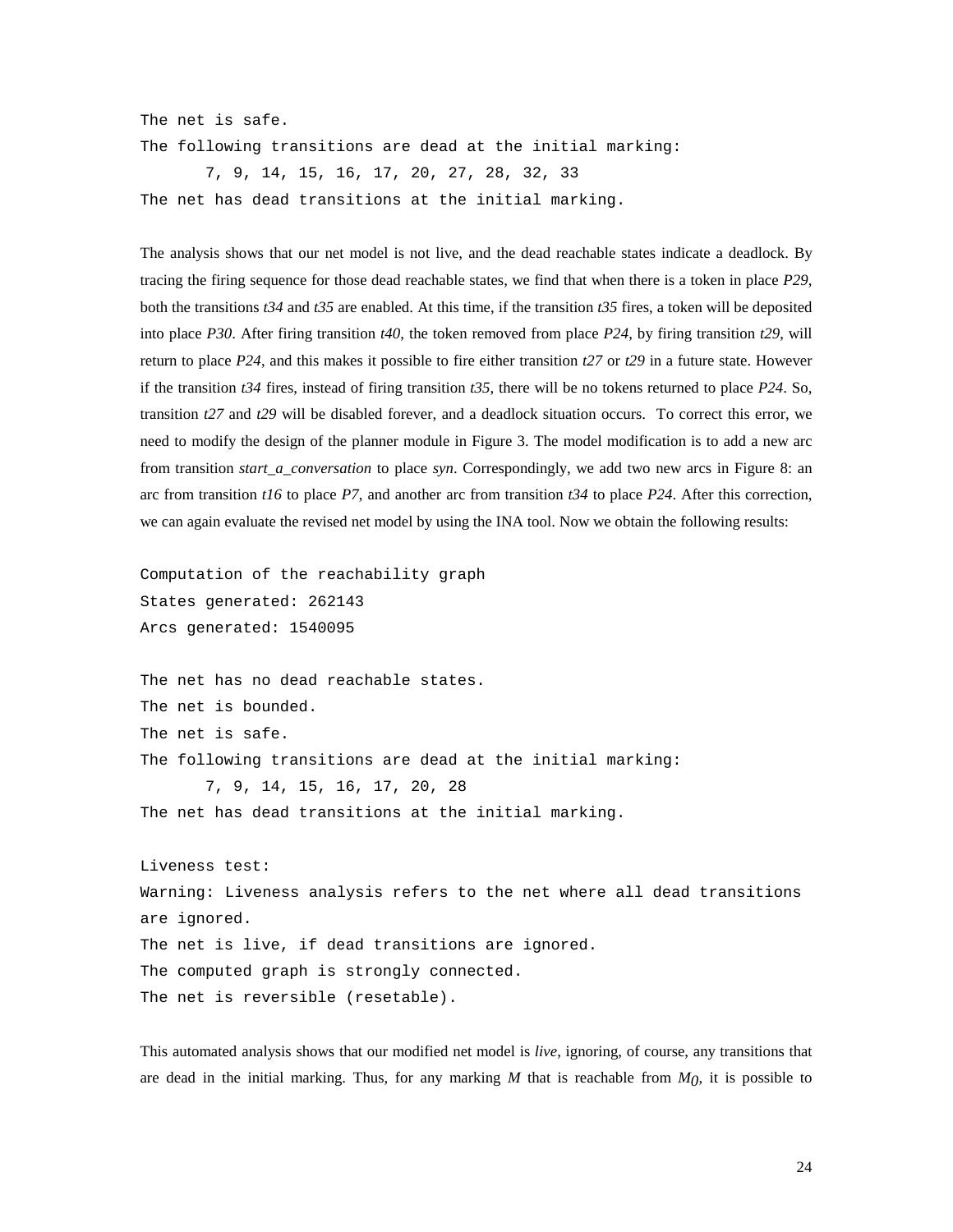ultimately fire any transition (except those dead transitions) of the net. Since the initial marking *M0* represents that there is no ongoing (active) conversations in the net, a marking *M* that is reachable from *M0*, but where  $M \neq M_0$ , implies that there must be some conversations active in the net. By showing that our net model is live, we prove that under all circumstances (no matter if there are, or are not, any active conversations), it is possible to eventually perform any needed future communicative act. Consider the dead transitions *t7*, *t9*, *t14*, *t15*, *t16*, *t17* and *t20*. These imply that the decision-making units in the shopping subagent are disabled. The remaining dead transition, *t28*, implies that the primary subagent always makes decisions for the whole buying agent.

Our net model is *safe* because we have set the capacity of each place in our model to 1. A net model with capacity  $k$  ( $k > 1$ ) for each place can be proved to be k-bounded in the same way. However, the state space may increase dramatically.

In addition, the analysis tells us that our net model is *reversible*, indicating that the initial marking  $M<sub>0</sub>$  can be reproduced (recall definition 4.4, given earlier). Since the initial marking  $M<sub>0</sub>$  represents that there are no ongoing (active) conversations in the net, the reversible property proves that every conversation in the net can be eventually completed.

# **4.3 Property Verification by Model Checking**

To further prove additional behavioral properties of our revised net model, we use some model checking capabilities provided by the INA tool. Model checking is a technique in which the verification of a system is carried out by using a finite representation of its state space. Basic properties, such as an absence of deadlock or satisfaction of a state invariant (e.g., mutual exclusion), can be verified by checking individual states. More subtle properties, such as guarantee of progress, require checking for specific cycles in a graph representing the states and possible transitions between them. Properties to be checked are typically described by formulae in a branching time or linear time temporal logic [34][35].

The INA tool allows us to state properties in the form of CTL formulae [32][34]. Using this notation, we can specify and verify some key properties of our revised net model, such as concurrency, mutual exclusion, and proper inheritance behavior:

• *Concurrency*

The following formula says that, in the reachability graph of our revised net model, there exists a path that leads to a state in which all the places *P5*, *P13*, *P22* and *P28* are marked.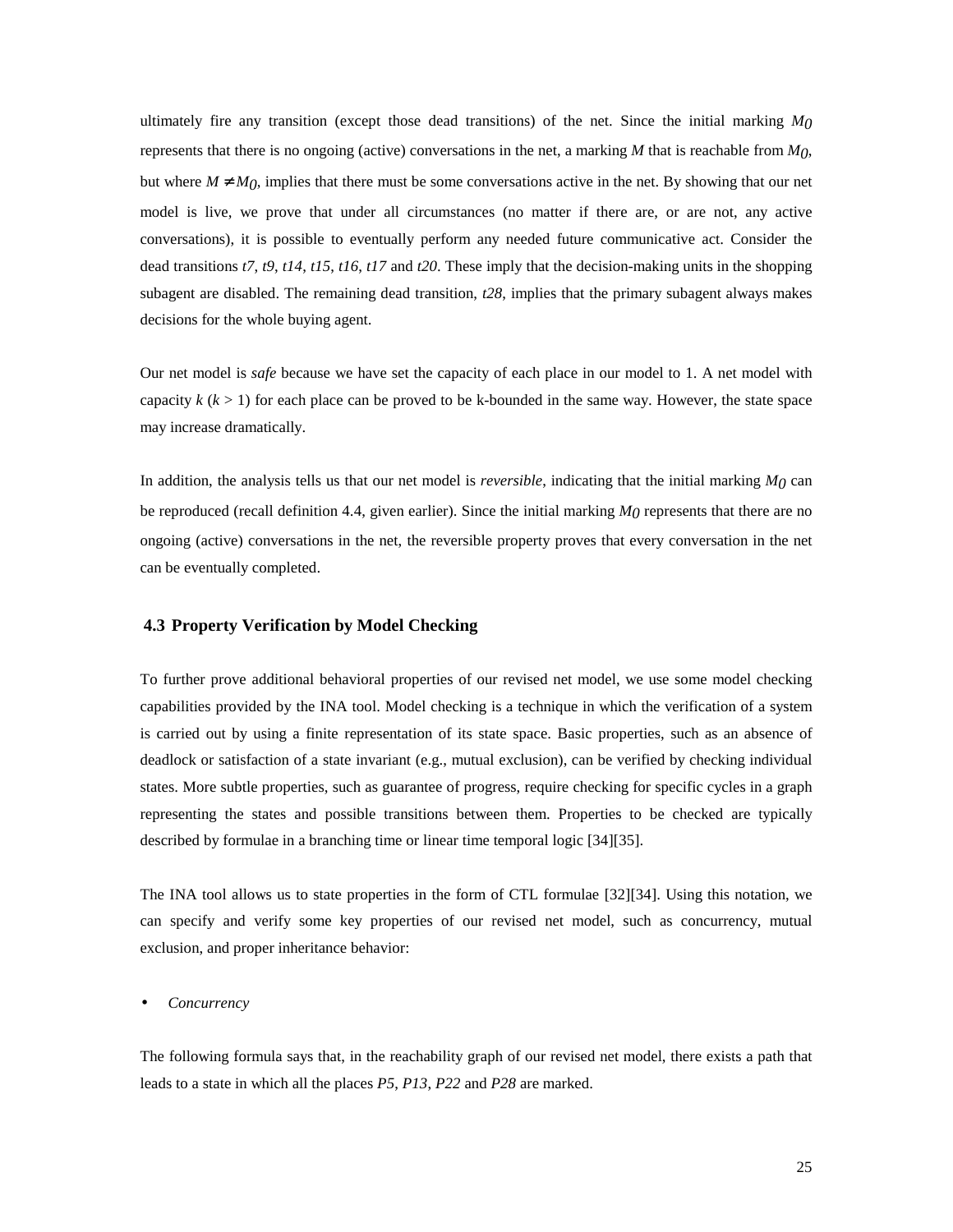EF(P5 &(P13 &(P22 &P28))) Result: The formula is TRUE

Result explanation: A TRUE result indicates that all the places *P5*, *P13*, *P22* and *P28* can be marked at the same time. From Figure 8 and Table 1, we see that incoming/outgoing messages are dispatched in these places. So the result implies that different messages can be dispatched in our net model concurrently.

• *Mutual Exclusion*

The following formula says that, in the reachability graph of our revised net model, there exists a path that leads to a state in which both places *P27* and *P30*, or both places *P29* and *P30*, are marked.

EF((P27 &P30) V (P29 &P30)) Result: The formula is FALSE

Result explanation: A FALSE result indicates that it is impossible to mark both places *P27* and *P30*, or both places *P29* and *P30*, at the same time. From Figure 8 and Table 1, we see that place *P27* represents any actions executed after decision-making, and place *P30* is used for updating the plan, goal and knowledge-base. Thus, this result guarantees that decisions can only be made upon the latest mental state, i.e., the latest values in plan, goal and knowledge-base modules. Similarly, the fact that *P29* and *P30* cannot be marked at the same time guarantees the requirement that the sensor can always capture the latest mental state.

#### • *Inheritance Mechanism (decision-making in subagent)*

The following formula says that, in the reachability graph of our revised net model, *P12*, *P14* and *P15* are not marked in any state on all paths.

AG(-P12 &(-P14 &-P15)) Result: The formula is TRUE

Result explanation: A TRUE result indicates that places *P12*, *P14* and *P15* are not marked under any circumstance. From Figure 8 and Table 1, we see that *P12*, *P14* and *P15* belong to decision-making units in the shopping subagent. As we stated earlier, all decision-making mechanisms in subagents should be disabled, with all decision-makings for an agent being achieved by the primary subagent. So, the result implies a desirable feature of the inheritance mechanism in our net model.

• *Inheritance Mechanism (ASP message forwarding I)*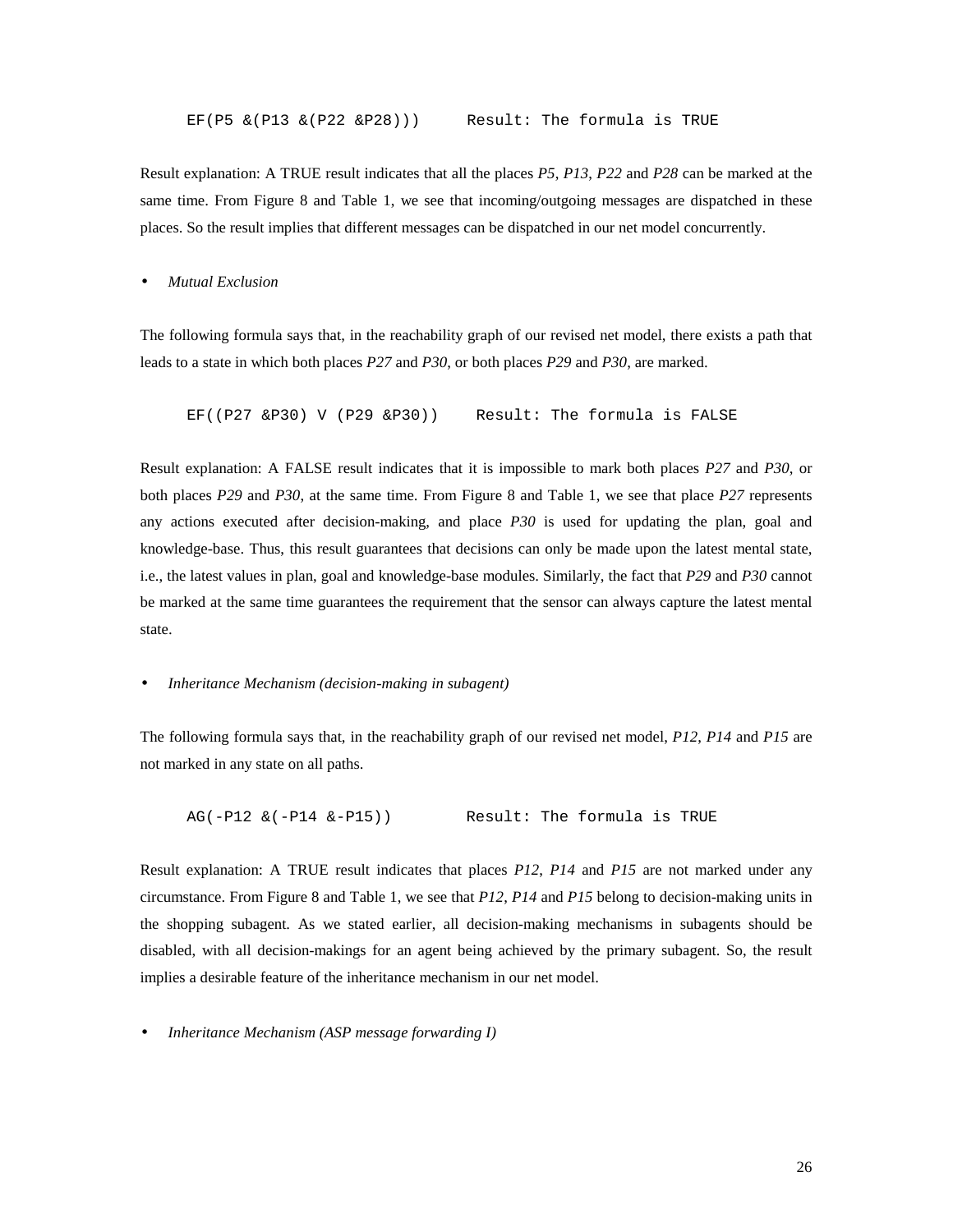The following formula says that, in the reachability graph of our revised net model, *P26* or *P34* are always marked before *P5* or *P6* is marked.

A[(P26 VP34)B(P5 VP6)] Result: The formula is TRUE

Result explanation: A TRUE result indicates that neither place *P5* nor *P6* can become marked before the place *P26* or *P34* is marked. From Figure 8 and Table 1, we see that place *P26* and *P34* represent *ASP* places, and *P5* and *P6* represent the message dispatching units. The result implies that messages will never be dispatched in a shopping subagent unless a *MPU* is not found in the primary buying subagent, in which case, either the *ASP* place *P26* or *P34* will be marked.

• *Inheritance Mechanism (ASP message forwarding II)*

The following formula says that, in the reachability graph of our revised net model, *P26* (*P34*) is always marked before *P5* (*P6*) is marked.

A[P26 BP5]VA[P34 BP6] Result: The formula is FALSE

Result explanation: We expect that for every incoming (outgoing) message, if it is not found in the primary buying subagent, it will be forwarded to the shopping agent, and dispatched into a *MPU* of the incoming (outgoing) message section. However, the FALSE result indicates that our net model does not work as we have expected. By looking into the generic agent model, we can observe that when we created the net model in Figure 8, we simplified all message tokens as ordinary tokens, i.e., black tokens. This simplification makes it possible for an incoming (outgoing) message to be dispatched into an outgoing (incoming) message section. Therefore, a message might be processed by a *MPU* that is not the desired one. To solve this problem, we may use colored tokens, instead of ordinary tokens, to represent message tokens, and attach guards to transitions. However, in this paper, by using ordinary place/transition net (not a colored net), we obtain a simplified model that is sufficient to illustrate our key concepts.

# **5. Conclusion and Future Work**

One of the most rapidly growing areas of interest for distributed computing is that of distributed agent systems. Although there are several implementations of multi-agent systems available, formal frameworks for such systems are few. Formal methods in multi-agent system specification and design can help to ensure robust and reliable products.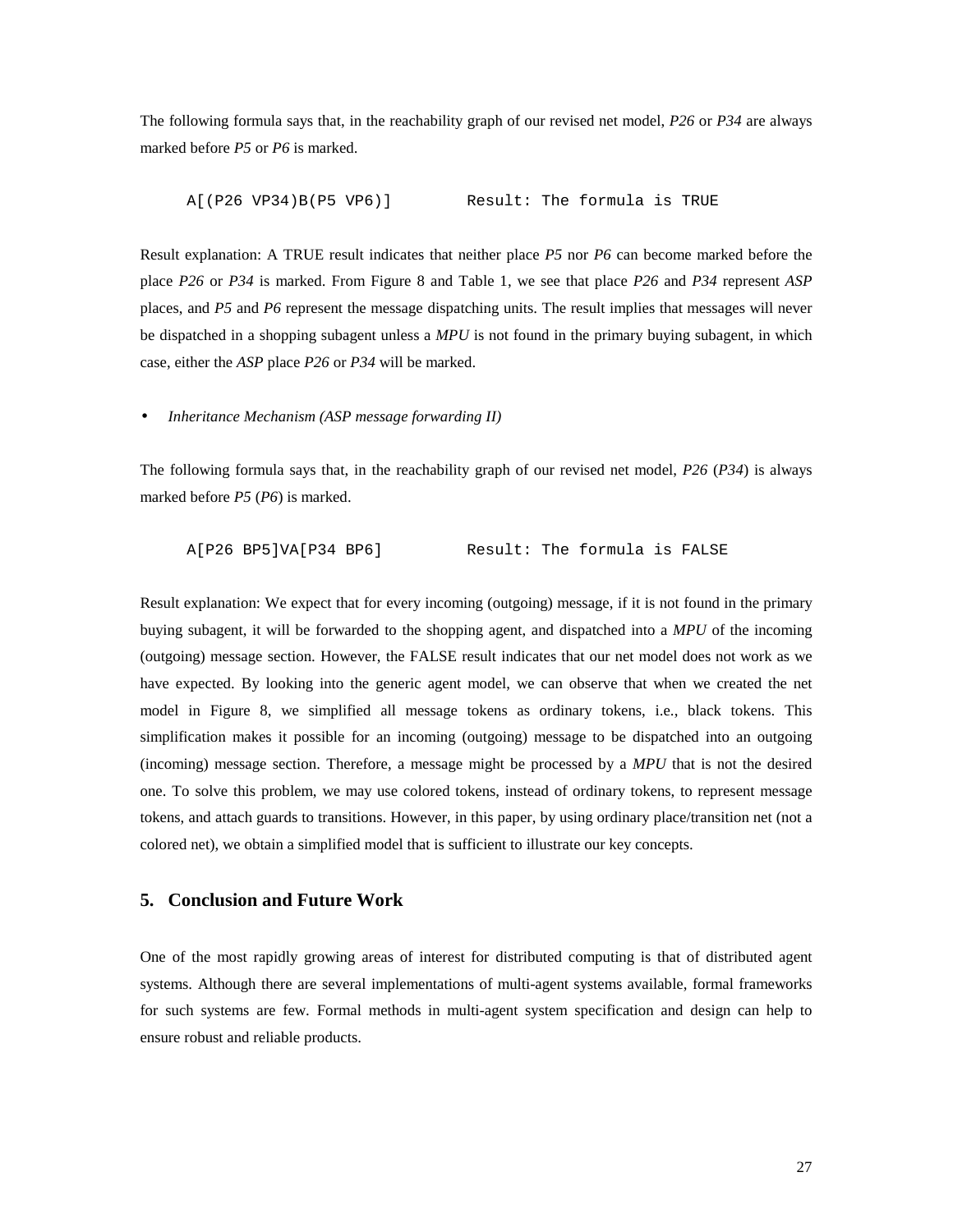In this paper, we introduced an agent-oriented model rooted in the Petri net formalism, which provides a foundation that is mature in terms of both existing theory and tool support. An example of an agent family in electronic commerce was used to illustrate the modeling approach. Models for a shopping agent, selling agent, buying agent and retailer agent were presented, with emphasis on the characteristics of being autonomous, reactive and internally-motivated. Our agent-oriented models also provide a clean interface between agents, and agents may communicate with each other by using contract net protocols. By the example of registration-negotiation protocol between shopping agents and facilitator agents, and the example of a price-negotiation protocol between shopping agents and buying agents, we illustrated how to create agent models and how to reuse functionality defined in an agent superclass. We also discussed how to verify liveness properties of our net model by using an existing Petri net tool, the INA tool. The value of such an automated analysis capability was demonstrated by detection of a deadlock situation due to a design error. The revised model was then proved to be both *live* and *reversible*. Finally, some model checking techniques were used to prove some additional behavioral properties for our model, such as concurrency, mutual exclusion, and correctness of the inheritance mechanism. Although we proved some key behavioral properties of our agent model, our formal method approach is also of value in creating a clear understanding of the structure of an agent, which can increase confidence in the correctness of a particular multi-agent system design. Also, in producing a more detailed design, where the abstract transitions in the planner module are refined, we may again use Petri net tools to capture further design errors.

For our future work, we will consider the refinements of the *Goal*, *Plan*, *Knowledge-base* and *Environment* modules. Also, the abstract transitions defined in the *Planner* module, i.e., *make\_decision*, *sensor* and *update*, can be refined into correct sub-nets that capture action sequences specific to those activities. This work will provide a bridge to other work concerned with such agent activities [36][37][38]. We will also look further into issues like deadlock avoidance and state exploration problems in the agent-oriented design and verification processes.

# **References**

- [1] N. R. Jennings, "An Agent-Based Approach for Building Complex Software Systems," *Communications of the ACM*, vol. 44, no. 4, April 2001, pp. 35-41.
- [2] D. Kinny and M. P. Georgeff, "Modeling and Design of Multi-Agent Systems," *Proceedings of the 4th International Workshop on Agent Theories, Architectures, and Language* (ATAL-97), 1997, pp. 1-20.
- [3] J. Yin, M. S. Miller, T. R. Ioerger, J. Yen, and R. A. Volz, "A Knowledge-Based Approach for Designing Intelligent Team Training Systems," *Proceedings of the Fourth International Conference on Autonomous Agents* (Agents 2000), Barcelona, Spain, June 2000, pp. 427-434.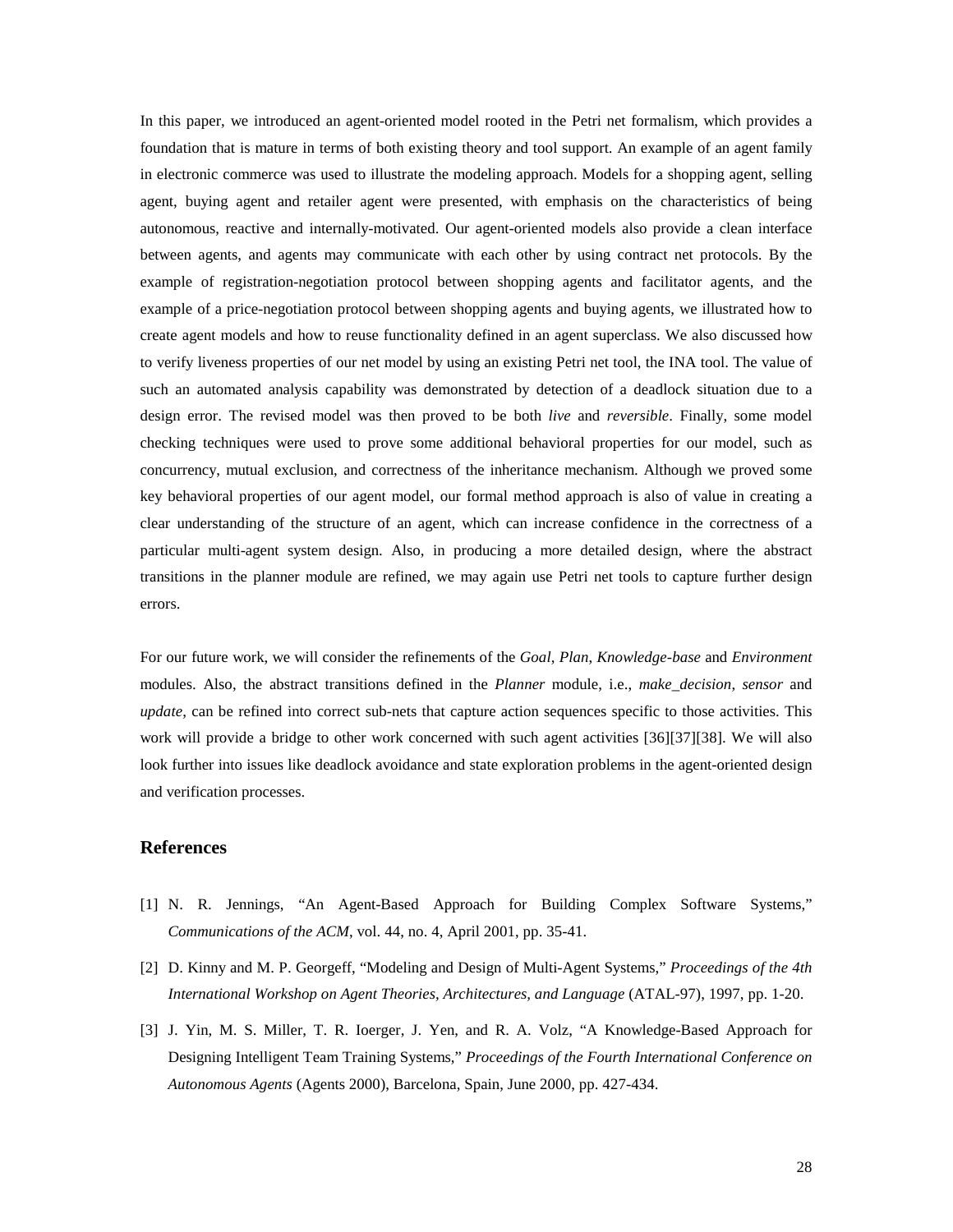- [4] S. Green, L. Hurst, B. Nangle, P. Cunningham, F. Somers, and R. Evans, "Software Agents: A Review," *Intelligent Agents Group (IAG) report TCD-CS-1997-06*, Trinity College Dublin, May 1997.
- [5] T. J. Rogers, R. Ross, V. S. Subrahmanian, "IMPACT: A System for Building Agent Applications," *Journal of Intelligent Information Systems* (JIIS), vol. 14, no. 2-3, 2000, pp. 95-113.
- [6] E. A. Kendall, "Role Modeling for Agent System Analysis, Design, and Implementation," *IEEE Concurrency*, April-June, 2000, pp. 34-41.
- [7] Argel Iglesias, C., M. Garrijo, and J. Centeno-González, "A Survey of Agent-Oriented Methodologies," *Proceedings of the Fifth International Workshop on Agent Theories, Architectures, and Language* (ATAL-98), 1998, pp. 317-330.
- [8] M. Luck and M. d'Inverno, "A Formal Framework for Agency and Autonomy," *Proceedings of the First International Conference on Multi-Agent Systems* (ICMAS-95), AAAI Press / MIT Press, 1995, pp. 254-260.
- [9] M. Fisher, "Representing and Executing Agent-Based Systems*,*" *Intelligent Agents -- Proceedings of the International Workshop on Agent Theories, Architectures, and Languages*, M. Wooldridge and N. Jennings, eds., Lecture Notes in Computer Science, vol. 890, Springer-Verlag, 1995, pp. 307-323.
- [10]F.M.T. Brazier, B. Dunin Keplicz, N. R. Jennings, and J. Treur, "DESIRE: Modelling Multi-Agent Systems in a Compositional Formal Framework," *International Journal of Cooperative Information Systems*, vol. 6, Special Issue on Formal Methods in Cooperative Information Systems: Multi-Agent Systems, M. Huhns and M. Singh, eds., 1997, pp. 67-94.
- [11]H. Zhu, "SLABS: A Formal Specification Language for Agent-Based Systems," *International Journal of Software Engineering and Knowledge Engineering*, vol. 11, no. 5, 2001, pp. 529-558.
- [12]M. d'Inverno, M. Fisher, A. Lomuscio, M. Luck, M. de Rijke, M. Ryan, and M. Wooldridge, "Formalisms for Multi-Agent Systems," *The Knowledge Engineering Review*, vol. 12, no. 3, 1997.
- [13]V. Hilaire, A. Koukam, P. Gruer, and J.-P. Müller, "Formal Specification and Prototyping of Multiagent Systems," *Engineering Societies in the Agent World, First International Workshop* (ESAW 2000), Berlin, Germany, August 2000, A. Omicini, R. Tolksdorf, and F. Zambonelli, eds., Lecture Notes in Computer Science, vol. 1972, Springer-Verlag, 2000, pp. 114-127.
- [14]E. Huang and T. Elrad, "Reflective Decision Control for Autonomous Distributed Objects," Proceedings of the 5<sup>th</sup> International Symposium on Autonomous Decentralized Systems (ISADS), March 2001, pp. 212-219.
- [15]M. Wooldridge, N. R. Jennings, and D. Kinny, "The Gaia Methodology for Agent-Oriented Analysis and Design," *International Journal of Autonomous Agents and Multi-Agent Systems*, vol. 3, no.3, 2000, pp. 285-312.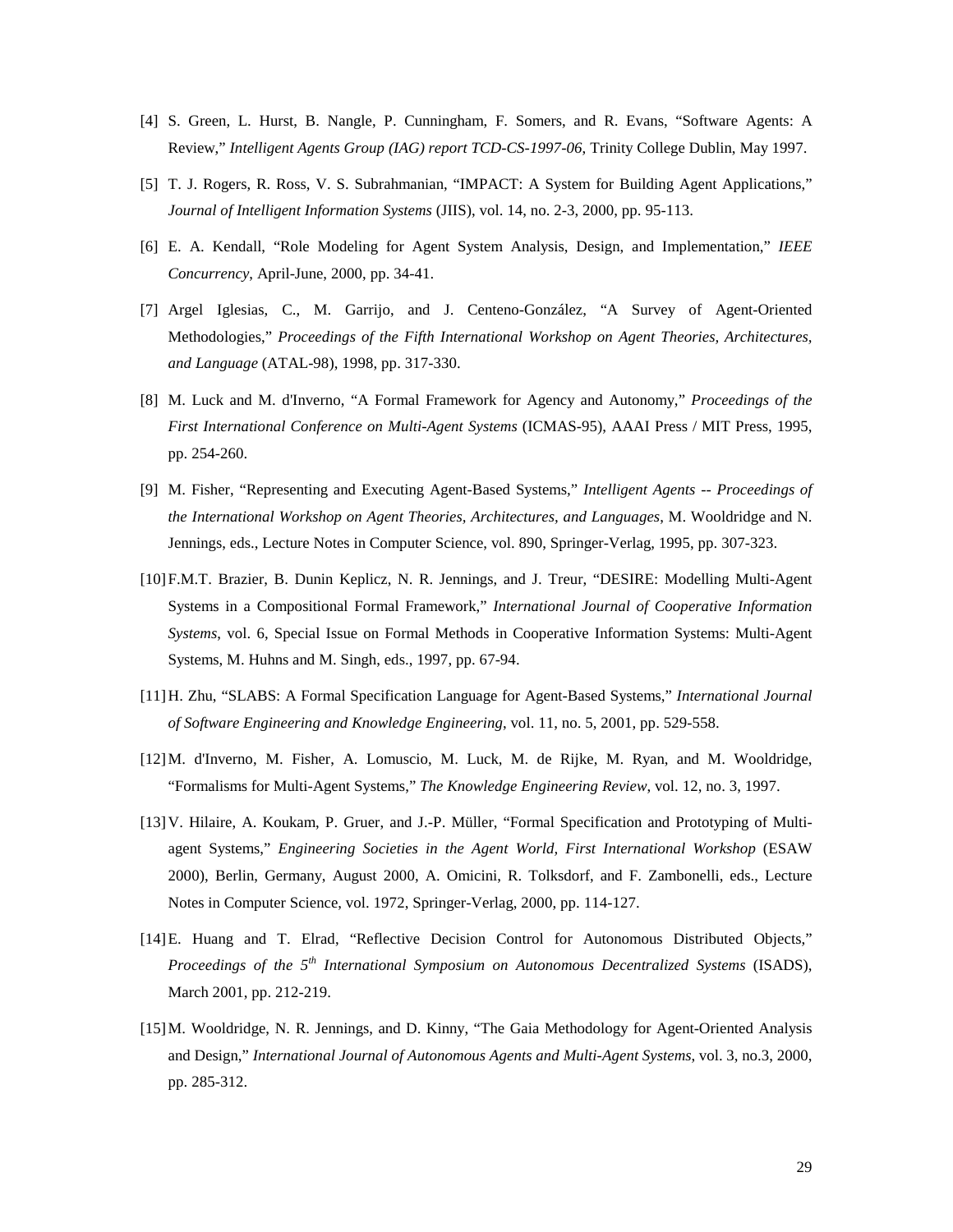- [16]H. Xu and S. M. Shatz, "An Agent-based Petri Net Model with Application to Seller/Buyer Design in Electronic Commerce," *Proceedings of the 5<sup>th</sup> International Symposium on Autonomous Decentralized Systems* (ISADS), March 2001, Dallas, Texas, pp. 11-18.
- [17]H. Xu and S. M. Shatz, "A Framework for Modeling Agent-Oriented Software," *Proceedings of the 21st International Conference on Distributed Computing Systems* (ICDCS), April 2001, Phoenix, Arizona, pp. 57-64.
- [18]T. Murata, "Petri Nets: Properties, Analysis and Applications," *Proceedings of the IEEE*, vol. 77, no. 4, April 1989, pp. 541-580.
- [19]J. Yen, J. Yin, T. Ioerger, M. Miller, D. Xu, and R. Volz, "CAST: Collaborating Agents for Simulating Teamwork," *Proceedings of the 7<sup>th</sup> International Joint Conference on Artificial Intelligence* (IJCAI), August 2001, Seattle, Washington, pp. 1135-1144.
- [20]D. Kinny, M. Georgeff, and A. Rao, "A Methodology and Modeling Technique for Systems of BDI Agents," *Agents Breaking Away: Proceedings of the Seventh European Workshop on Modeling Autonomous Agents in a Multi-Agent World,* W. Van de Velde and J. W. Perram, eds., LNAI vol. 1038, Springer-Verlag: Berlin, Germany, 1996, pp. 56-71.
- [21]Y. Deng, S. K. Chang, A. Perkusich, and J. de Figueredo, "Integrating Software Engineering Methods and Petri Nets for the Specification and Analysis of Complex Information Systems," *Proceedings of The 14th Int'l Conf. on Application and Theory of Petri Nets*, Chicago, June 21-25, 1993, pp. 206-223.
- [22]A. Perkusich and J. de Figueiredo, "G-Nets: A Petri Net Based Approach for Logical and Timing Analysis of Complex Software Systems," *Journal of Systems and Software*, vol. 39, no. 1, Elsevier Science, 1997, pp. 39-59.
- [23]H. Xu and S. M. Shatz, "Extending G-nets to Support Inheritance Modeling in Concurrent Object-Oriented Design," *Proceedings of the IEEE International Conference on Systems, Man, and Cybernetics* (SMC 2000), October 8-11, 2000, Nashville, Tennessee, USA, pp. 3128-3133.
- [24]T. Finin, Y. Labrou, and J. Mayfield, "KQML as an agent communication language," *Software Agents*, Jeff Bradshaw, ed., MIT Press, Cambridge, 1997.
- [25]M. J. Huber, S. Kumar, P. R. Cohen, D. R. McGee, "A Formal Semantics for Proxy Communicative Acts," *Proceedings of the Eighth International Workshop on Agent Theories, Architectures, and Languages* (ATAL-2001)*,* Seattle, Washington, USA, August 1-3, 2001.
- [26]J. Odell, H. Van Dyke Parunak, and B. Bauer, "Representing Agent Interaction Protocols in UML," *ICSE 2000 Workshop on Agent-Oriented Software Engineering* (AOSE-2000), June 10, 2000, Limerick, Ireland.
- [27]N. R. Jennings, K. Sycara and M. Wooldridge, "A Roadmap of Agent Research and Development," *International Journal of Autonomous Agents and Multi-Agent Systems*, vol. 1, no. 1, 1998, pp. 7-38.